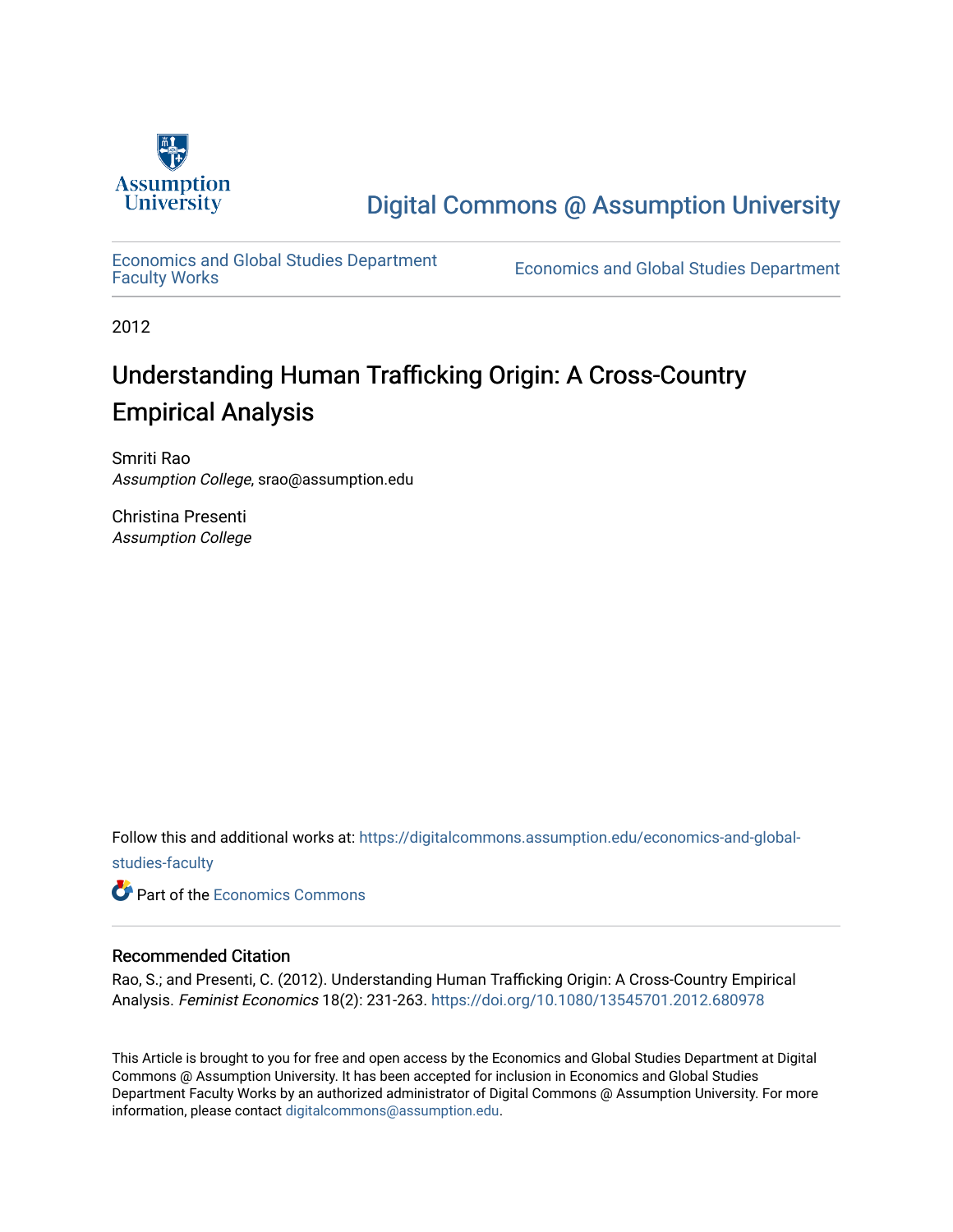# **Understanding Human Trafficking Origin: A Cross-country Empirical Analysis**

# Abstract

Feminist work on global human trafficking has highlighted the conceptual difficulty of differentiating between trafficking and migration. This paper uses a crosscountry UN dataset on human trafficking to empirically evaluate the socio-economic characteristics of high trafficking origin countries and compare them to patterns that have emerged in the literature on migration. In particular, we ask how and how much per capita income and gender inequality matter in shaping patterns of human trafficking origin. Ordinal logit regressions corrected for sample selection bias tell us that trafficking has an inverse-U shaped relationship with income per capita, and, controlling for income, is more likely in countries with higher shares of female to male income. These results suggest strong parallels between patterns of trafficking and migration and lead us to believe that trafficking cannot be addressed without addressing the drivers of migration.

Keywords: Trafficking, migration, gender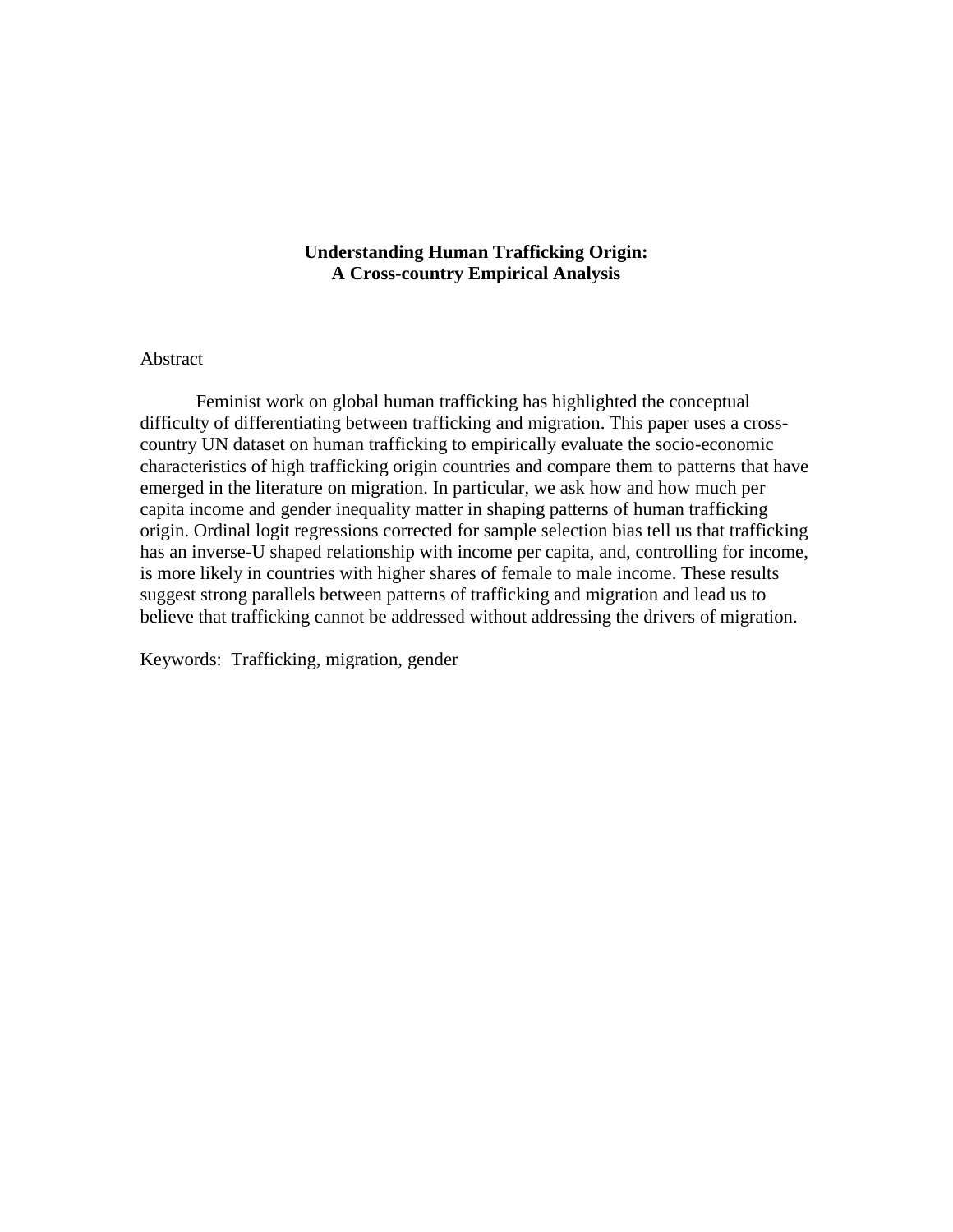#### INTRODUCTION

In the last decade there has been growing international concern over cross-border human trafficking, particularly the trafficking of women for sex work. While mainstream research on migration initially ignored women, assuming they were 'followers' of male migrants (Donato et al 2006), in the trafficking literature women are hyper-visible. Human trafficking has become synonymous with trafficking for sex work, which primarily involves women and girls, while trafficking for forced labor, which also involves men and boys, continues to be an overlooked component of global human trafficking (Piper 2005b).

There is now a rich body of feminist work addressing the reasons for this singular focus on sex trafficking and the complex issues of consent and agency that arise in any attempt to understand sex trafficking and its interconnections with migration. While international organizations such as the United Nations view trafficking as the movement of people across borders accompanied by coercion and significant human rights violations, the specific differences between trafficking and illegal migration continue to be debated.

Trafficking is often portrayed as a phenomenon distinct from larger streams of migration (Derks, Henke and Vanna 2006). One consequence of this portrayal is the sharp contrast between popular and official concern for the trafficked and far less sympathetic attitudes towards illegal immigrants (Perez 2011, Basok and Piper 2011). Furthermore, because the victim of trafficking, unlike a migrant, is assumed to have been coerced into moving across borders, the solution to trafficking becomes the removal/arrest of traffickers, and repatriation of the trafficked (Sharma 2005). This particular way of framing the problem shifts attention away from the immigration laws in western host countries and the close links between illegal migration and trafficking that studies based on primary interviews have pointed to. As Salt (2000) pointed out, advocacy on trafficking has often run ahead of factual knowledge about trafficking and there is a strong need for a more systematic empirical picture of the causes and consequences of human trafficking.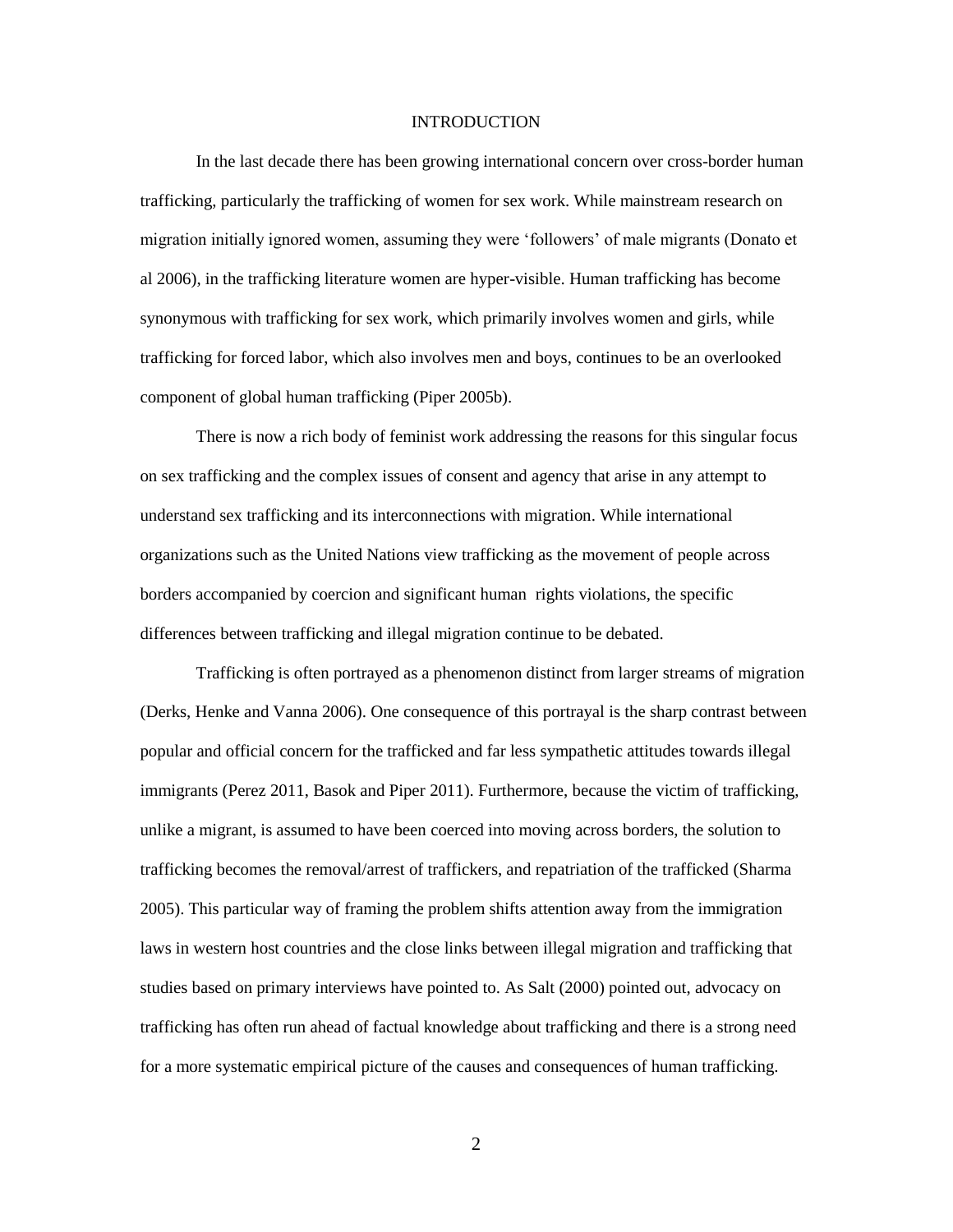Economists have contributed little to the literature on trafficking thus far. Work in the area largely consists of theoretical models (see Salt and Stein 1997, Van Leimt 2004, Dessy and Pallage 2006, Tamura 2010). Recent empirical studies have focused on the well being and rights violations of sexually trafficked women (Di Tomasso et al 2009, Bettio and Nandi 2010) and on the relationship between prostitution laws and trafficking in destination countries (Jakobsson and Kotsadam 2010).

The importance of exploitation and coercion in the trafficking literature is one possible explanation for the relative absence of economic literature in this area. As feminist critiques of the economics orthodoxy have helped to show, the methodology of mainstream economics struggles to handle questions of power and its abuse. Another explanation for the relative absence of economics literature on trafficking lies in the lack of reliable data. Most studies of trafficking are based upon small samples of primary interviews with victims of trafficking and the analysis of court cases and police and news reports, with, as Di Tomasso et al (2009) point out, problems relating to selection bias and the lack of a control group.

Our study takes a 'macro' approach and evaluates the empirical case for treating trafficking as distinct from illegal migration at the cross-country level. Using a UN dataset on trafficking origin, we identify the socio-economic characteristics of countries that have a higher incidence of international human trafficking origin. In particular, we ask how and how much economic development and gender inequality matter in shaping patterns of human trafficking origin and whether these patterns are different from those observed in the literature on migration. Our results imply that is difficult to empirically distinguish between trafficking and migration, suggesting that the problem of trafficking is unlikely to be solved without addressing the drivers of international migration.

The UN dataset we use counts only instances of trafficking across international borders, thus excluding internal trafficking. As explained later in the paper, the UN database also uses an unusual methodology to get around the problem of trying to document an illegal activity. This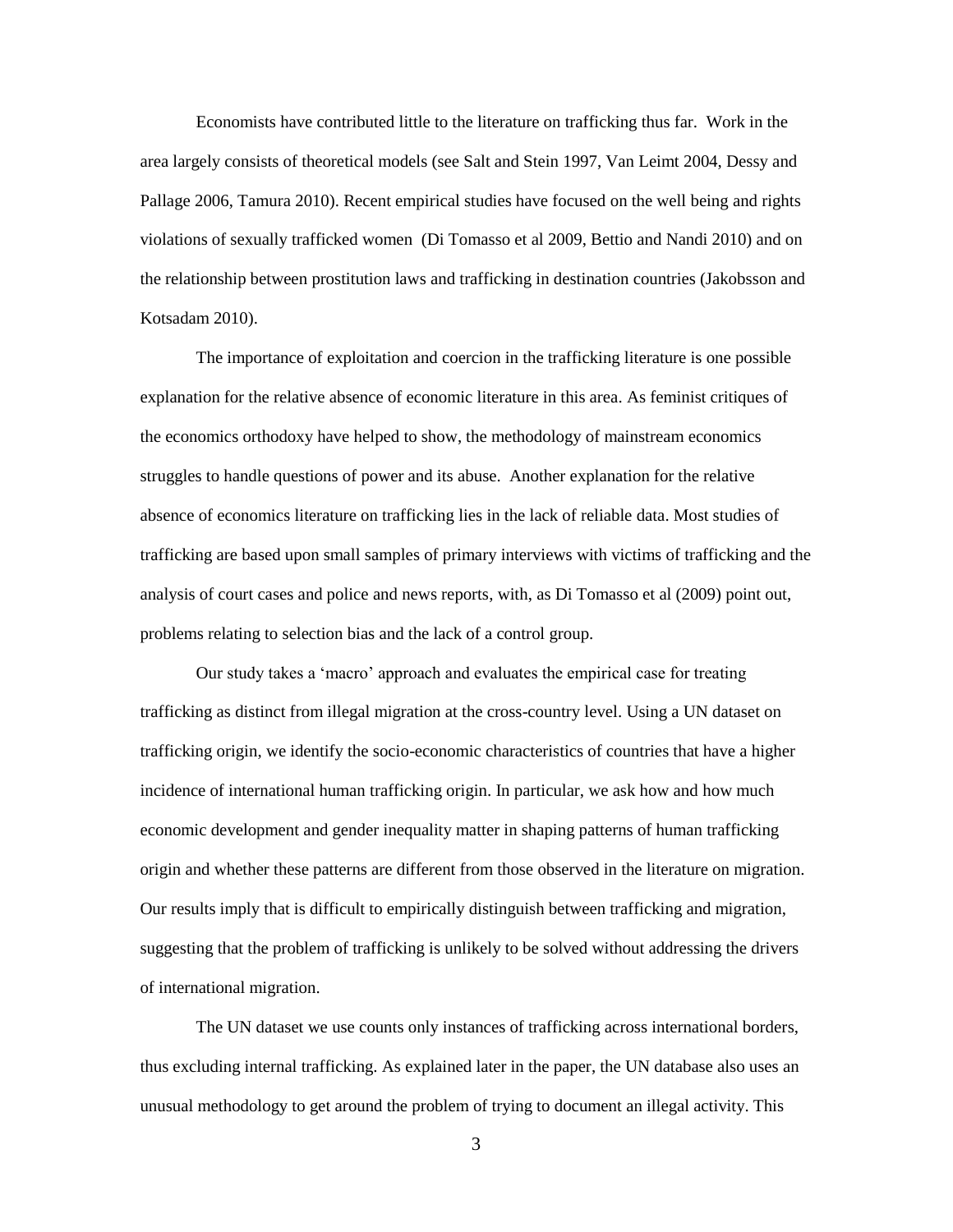methodology relies considerably on academic, government and media reports of trafficking and generates a possible sample selection bias that we attempt to account for. Finally, these source reports largely focus on the trafficking of women for the sex trade. Only 28% of these source reports mention trafficking for forced labor, while 87% mention the sexual trafficking of women (UNODC 2006). Any patterns uncovered are thus likely to explain the vulnerability of women rather than men, and shed more light on the determinants of sexual trafficking rather than trafficking for forced labor, shaping our study's focus on the former.

# THE LITERATURE ON TRAFFICKING

Popular as well as academic concern about human trafficking has increased over the last decade, even as the definition of trafficking has changed considerably. In 1994, human trafficking was defined by the International Organization for Migration(IOM) as "the facilitation for money of largely voluntary illegal migration" (IOM 1994 in Lazco 2005: 10), a definition that today would better fit the term 'human smuggling' (Lazco 2005). Human trafficking has instead come to mean a coercive and exploitative 'forced' crossing of international borders. As famously defined by the UN Palermo Protocol (2000),

> "Trafficking in persons shall mean the recruitment, transportation, transfer, harboring or receipt of persons*, by means of the threat or use of*  force or other forms of coercion, of abduction, of fraud, of deception, of *the abuse of power or of a position of vulnerability*, or of the giving of payments or benefits to achieve the consent of a person having control over another person, for the purpose of exploitation."(Emphasis added).

Of course if human smuggling is only "largely voluntary" the difference between trafficking and illegal migration facilitated by human smugglers is only one of the degree of abuse. As several studies point out, even legal migration sometimes involves deception and legal violations on the part of both migrants and the those who serve as migration 'agents'(ILO 2004, Augustin 2005, Andrejsivic 2007). The literature on trafficking suggests that in the case of migration, any abuse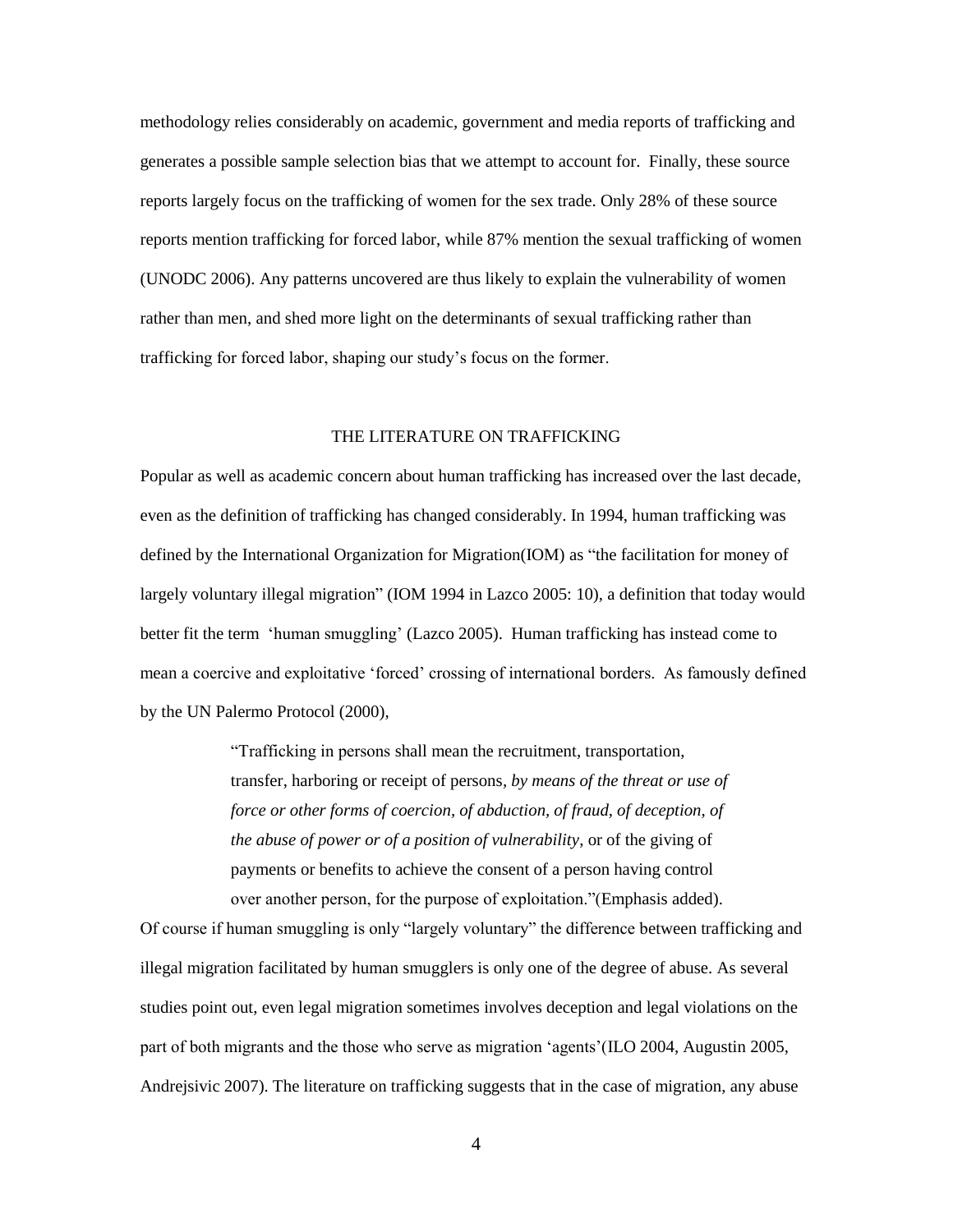and exploitation is expected to end once the migrant has arrived at the destination, while in case of the trafficking it continues (Derks, Henke and Vanna 2006). The distinction is tenuous and, more importantly, may not always be useful to preserve from a migrant rights perspective.

This emphasis on coercion and exploitation in the Palermo definition of trafficking certainly provides activists and governments working against human trafficking wide leeway to prosecute human traffickers. At the same time however, critics of the Palermo protocol point out that it subsumes almost every kind of illegal migration under trafficking, and thus as subject to anti-trafficking laws (Jordan 2002, Anderson and O'Connell 2004) . In particular, critics stress, almost every illegal migrant who engages in sex work could be considered trafficked under this definition (Doezema 2002). The considerable feminist literature on trafficking is centered upon these tricky issues of consent versus coercion in sex work and the fine line between trafficking and migration.

#### **The Feminist Debate over Trafficking**

In sharp contrast to the literature on migration, women have been the focus of trafficking studies from the very beginning. Lazco (2005) found that 50 per cent of the literature on trafficking addressed the trafficking of women and girls, a fact that is reflected in the predominance of information about the trafficking of women in the UN database we use for this study.

Much of the political mobilization around trafficking, including by religious and politically conservative groups in the USA, has also focused on sex trafficking. For instance, the very first US congressional hearings on trafficking in 1999 were exclusively about sex trafficking, and the prevention of sex trafficking was the primary motivation for the passage of the 2000 US law against trafficking (Stolz 2007).

Tanya Basok and Nicola Piper(2011) point out that in the case of international rights organizations such as the IOM in the Caribbean, the resources dedicated to solving the problem of trafficking are in sharp contrast to the meager programmatic support for migrants more generally. Marta Perez(2011) also emphasizes the extent to which sex trafficking differentiates 'true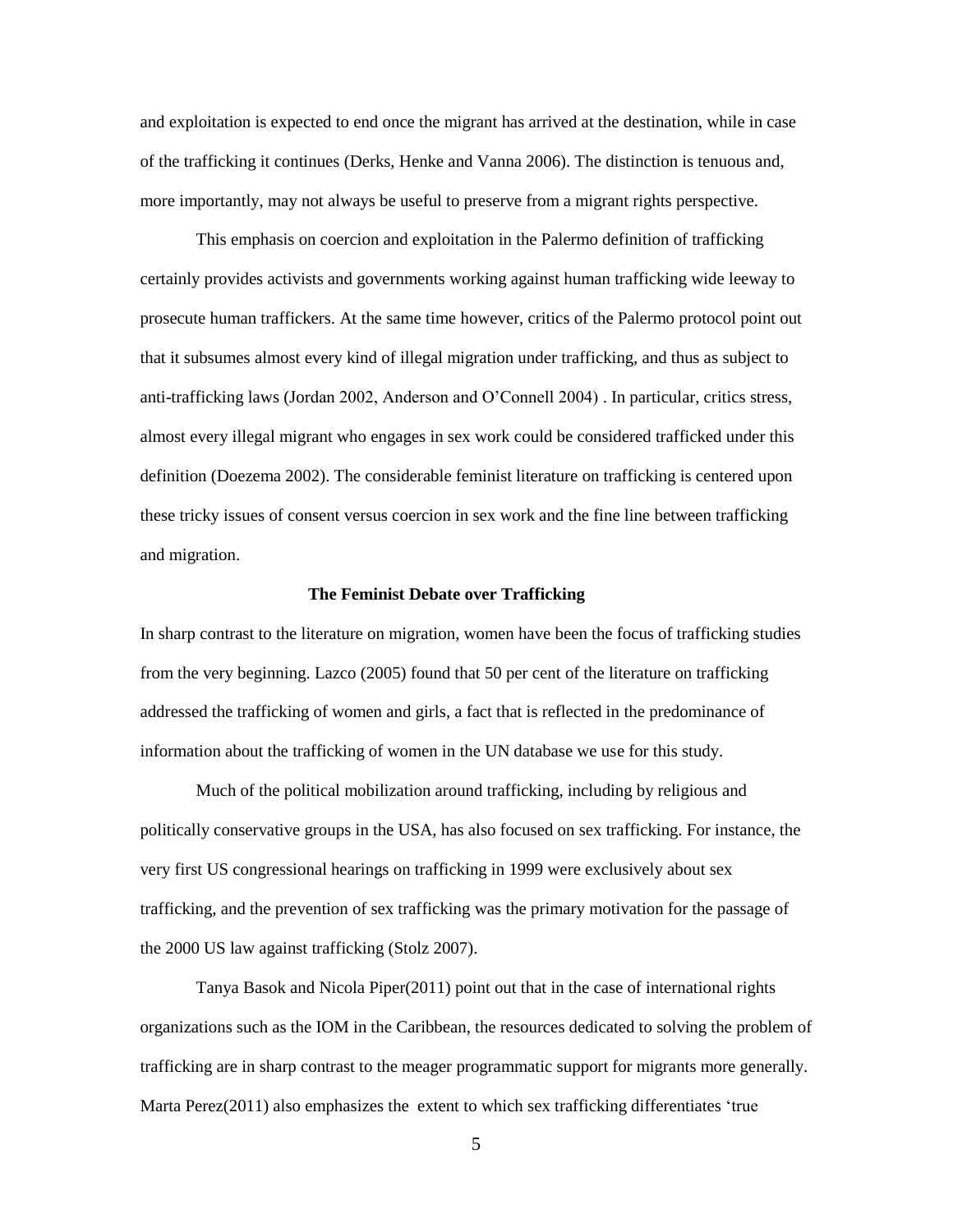victims' from the broad mass of 'illegal aliens' in the eyes of Spanish judges and policemen and the significantly differing degree of sympathy accorded to the former by a deliberately capricious law enforcement apparatus. This interest in and concern for trafficked women in the west thus stands in stark contrast to often hostile attitudes towards illegal immigrants (Sharma 2005).

The focus on the sex trafficking of women and girls could be understood as a response to the fact that the majority of human trafficking is indeed for sex work. However, estimating the volume of international trafficking has proven to be difficult, and it is not clear that the fascination of the popular press with sex trafficking is indeed a response to the preponderance of such cases amongst trafficking cases overall (Ghosh 2009). Many researchers point out that trafficking for forced labor, which also involves men and boys, is a significant and overlooked component of the global trafficking business (see Piper 2005b for a discussion). It appears that popular representations of legal and illegal migration usually involve men, with women appearing when the discussion turns to victims of trafficking (Derks, Henke and Vanna 2006).

None of this is to deny that sex trafficking does in fact violate the human rights of thousands of women, men, girls and boys. Indeed the trade in human beings highlights continuing inequalities between the mobile rich and the immobile poor, and between capital and labor. Nevertheless, there is indeed a debate over trafficking -- not over whether there are women, men and children whose travel across borders would meet the Palermo definition of trafficking, but rather over three related issues.

The first issue concerns how the trafficked are perceived and whether they are seen as victims, or seen as exercising an admittedly limited agency. A second aspect of this debate centers around how traffickers are perceived: are they cast as criminals(often as members of mafia groups) whose illegal activities are the root of the problem, or seen as actors in a larger tragedy, profiting from human desperation but nevertheless less important to understanding the phenomenon of trafficking than prevailing immigration regimes? The third contested issue is the solution to the problem of trafficking that emerges depending on the framing of the first two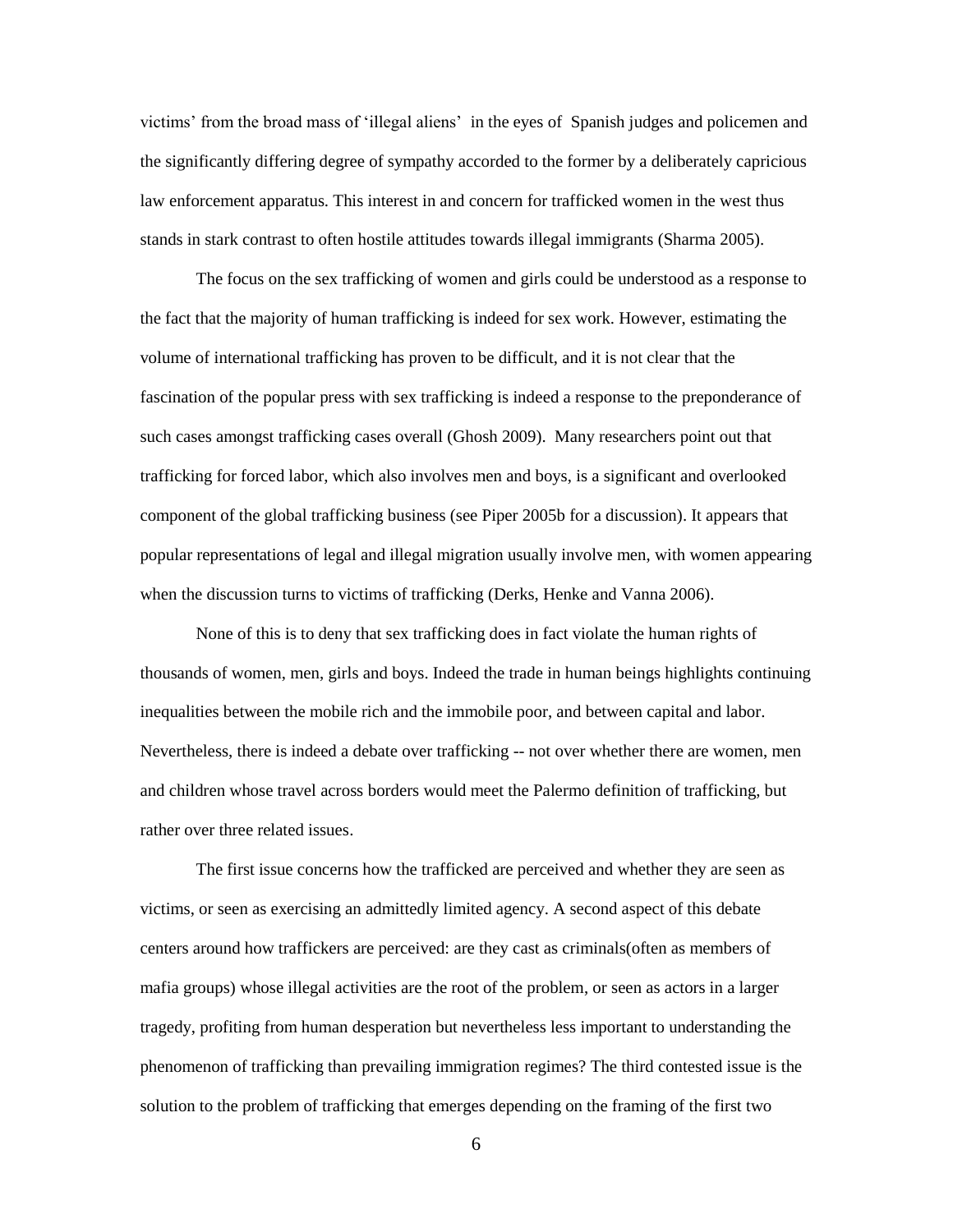issues. That is, whether the solution is the removal/arrest of traffickers, and the repatriation of the trafficked; or the transformation of immigration laws and efforts to address global inequalities.

As Kamala Kempadoo(2005) points out, the current state of the popular conversation about trafficking resembles an earlier 'moral panic' over the 'white slave trade'. There too, the idea of women (in that case white) being trapped into sex by male traffickers (primarily Asian, at the time) became the subject of public outcry and ultimately led to the first international treaties against trafficking. There this 'moral panic' was fuelled both by opposition to prostitution per se, as well as by a fear of miscegenation. These themes do recur, although in somewhat different ways, in the current debate over trafficking for sex work.

Clearly the attempt to define and fight human trafficking has revived older feminist battles over consent and agency in sex work (Jordan 2002, Doezema 2002). For those feminists who believe that the act of selling sex cannot really be voluntary, migrant women in prostitution are coerced, and to the extent that coercion is a significant element of the definition of trafficking, such women are indeed trafficked. The campaign against trafficking, for 'neo abolitionist' feminists, is also a campaign against prostitution as an industry (Hughes 2000, Miriam 2005). On the other hand, for others it is important to find a way to separate the definition of trafficking from sex work and prostitution, and to leave room in the definition for the possibility of a voluntary performance of sex work (Kempadoo 2005).

It also appears that to the extent that most illegal migrants in the sex industry get subsumed under the Palermo definition of trafficking, the problem becomes individual/gangs of traffickers, cast as the primary violaters of human rights, rather than immigration laws in western host countries that selectively deny mobility to those not rich or highly skilled. The most common solution to the problem of trafficking that emerges within this paradigm is to eliminate trafficking networks and 'free' trafficked women (Hughes 2000, Hughes and Raymond 2001).

From the perspective of governments, however, freeing these women and men overwhelmingly means deporting them back home. In both the US and Canada, for example, the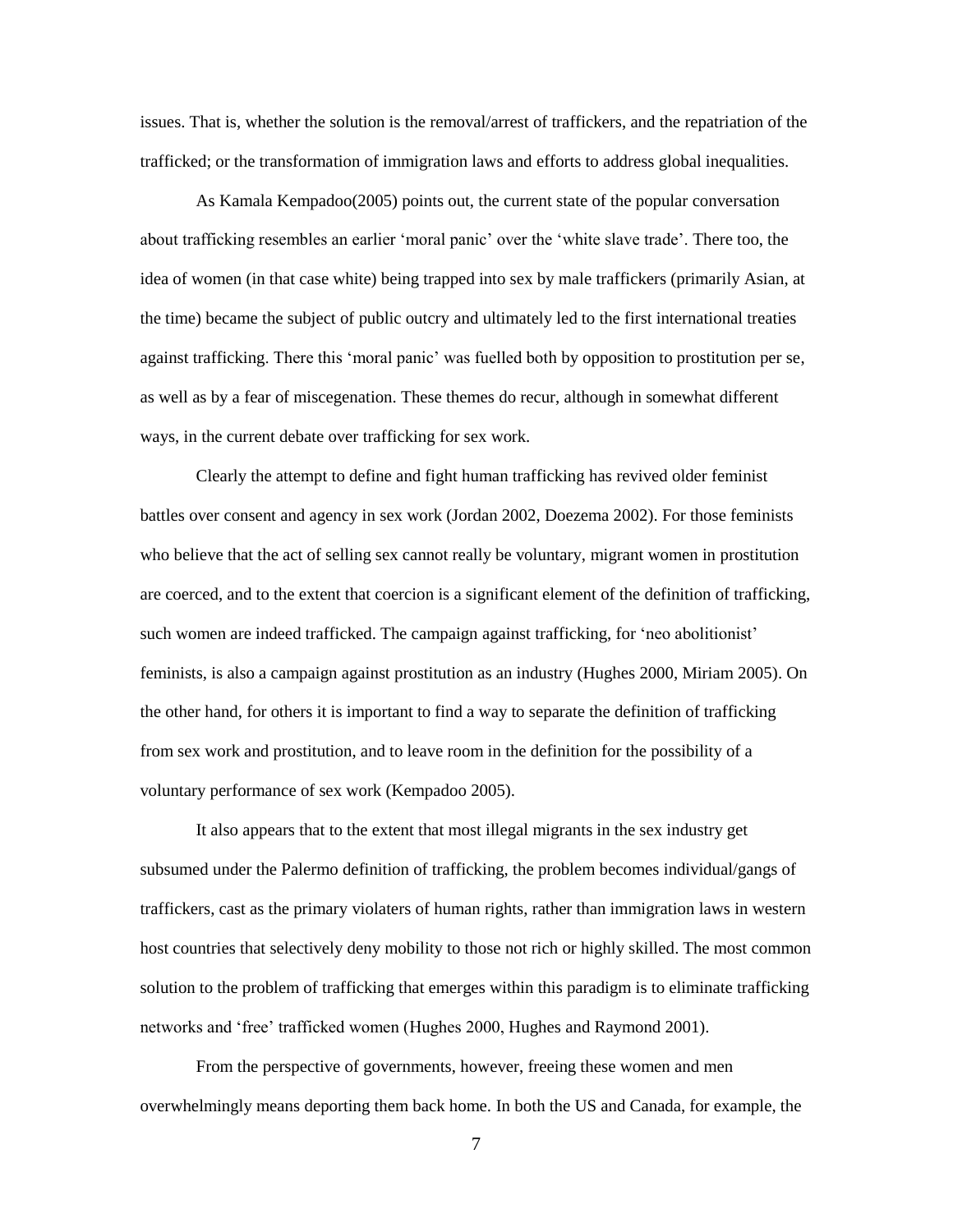overwhelming majority of trafficking victims applying for visas under special 'trafficking victim' exceptions have been denied permission to stay (Sharma 2005). To the extent that such accounts of trafficking focus on the mostly non-white, certainly 'foreign' individuals and groups who traffic, critics argue, they also feed into latent racism in the popular press, with the anti-trafficking campaign becoming yet another in which the white man(or woman) saves the brown woman from the brown man (Doezema 2002).

On the other hand, in arguing that the trafficked have, in some sense, 'chosen' to leave their home countries even if not the oppressive conditions of their work at the destination, those who stress the agency of the trafficked argue that their choice must be respected and that neither the elimination of particular trafficking networks nor the repatriation of trafficked women does much to address the underlying issues. Instead such authors often turn their attention to reforming immigration regimes (Kempadoo 2005, Andrijasevic 2007).

While this paper does not address the controversy over sex work, a broader issue at the core of this debate is the extent to which we should preserve the line between a 'voluntary' illegal migration and an 'involuntary' act of trafficking. The reality on the ground, as the migration literature has shown us, is that illegal (and legal) migrants pay agents, who are often involved in acts of deception and violations of human rights (ILO 2004, Van Leimt 2004, Derks, Henke and Vanna 2006). Illegal migrants are transported across borders under terrible conditions, and money is extorted from them along the way (UNDP 2009). However as Andrijasevic (2003) found in her interviews with trafficked women, those abused and exploited in this manner may nevertheless see the crossing of the border as a voluntary act and view the agents who facilitate this crossing as ultimately their allies against hostile host country governments and law enforcement agencies.

There might then be a case for subsuming all forms of non-legal movement under a single category of "trafficking like" practices (Kelly 2005), encompassing differing degrees of human rights violations and constituting "alternate circuits of survival" (Sassen 2002) and exploitation that include both illegal migrants and those who would fit the Palermo protocol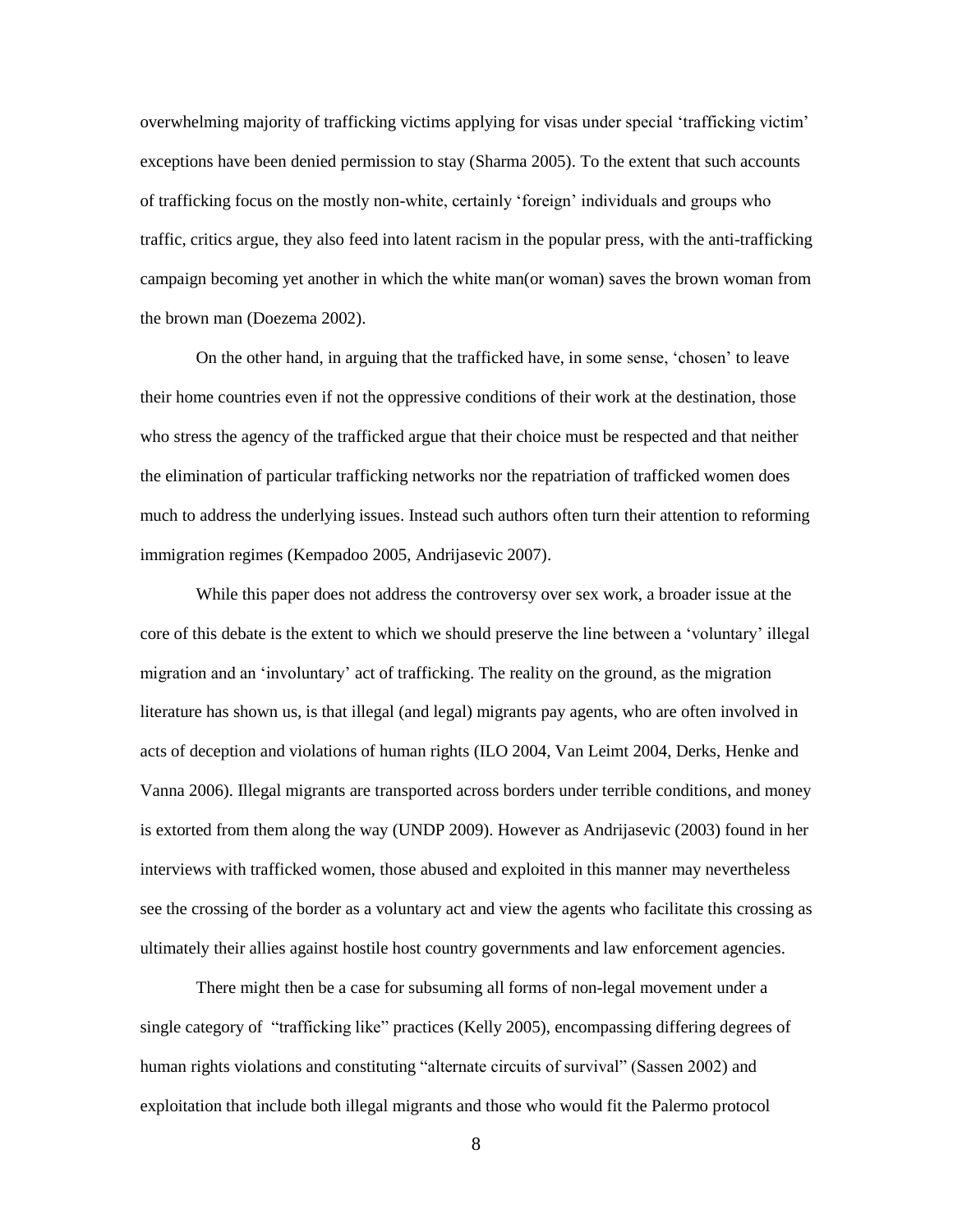definition of the trafficked. The choice of the term 'trafficking like' practices to describe this continuum is an acknowledgement of the currency that the term has gained. However we do realize that using this particular term requires that it be re-appropriated to highlight not just a less simplistic notion of women's rights but the labor and migrant rights violations committed by states themselves.

For those worried that failing to separate out trafficking glosses over the more extreme human rights violations involved, we argue that the use of the term 'trafficking like' activities only further emphasizes the importance of human rights by including in our concern for the rights of the trafficked the rights of those forced to migrate illegally as well(Piper 2005b).

### AN EMPIRICAL APPROACH TO THE TRAFFICKING DEBATE

The literature on trafficking within economics is not extensive. The contributions that economists have made have been largely theoretical. For example, a model of trafficking as a profitmaximizing endeavor (Salt and Stein 1997), a model describing the supply side for child trafficking (Dessy and Pallage 2006), and a model suggesting trade-offs made by governments attempting to regulate trafficking (Tamura 2010). Interestingly, in each case the authors assume substantial overlap between forms of illegal migration and trafficking, but in each case data limitations prevent empirical applications.

More recently, economists have undertaken empirical studies of trafficking using aspects of the UNODC dataset that we employ in this paper. Jakobsson and Kotsadam (2010) use the UNODC data on trafficking destination for Europe alone and find that European countries are more likely to become trafficking destinations if they adopt more liberal prostitution laws. Di Tomasso et al (2009) use micro level interviews conducted by the UNODC with trafficking victims to examine the well-being deprivation of trafficking victims and factors that might help alleviate this deprivation. We draw upon their findings at various points below. Bettio and Nandi (2010) use the same dataset to find determinants of the extent to which trafficked women's rights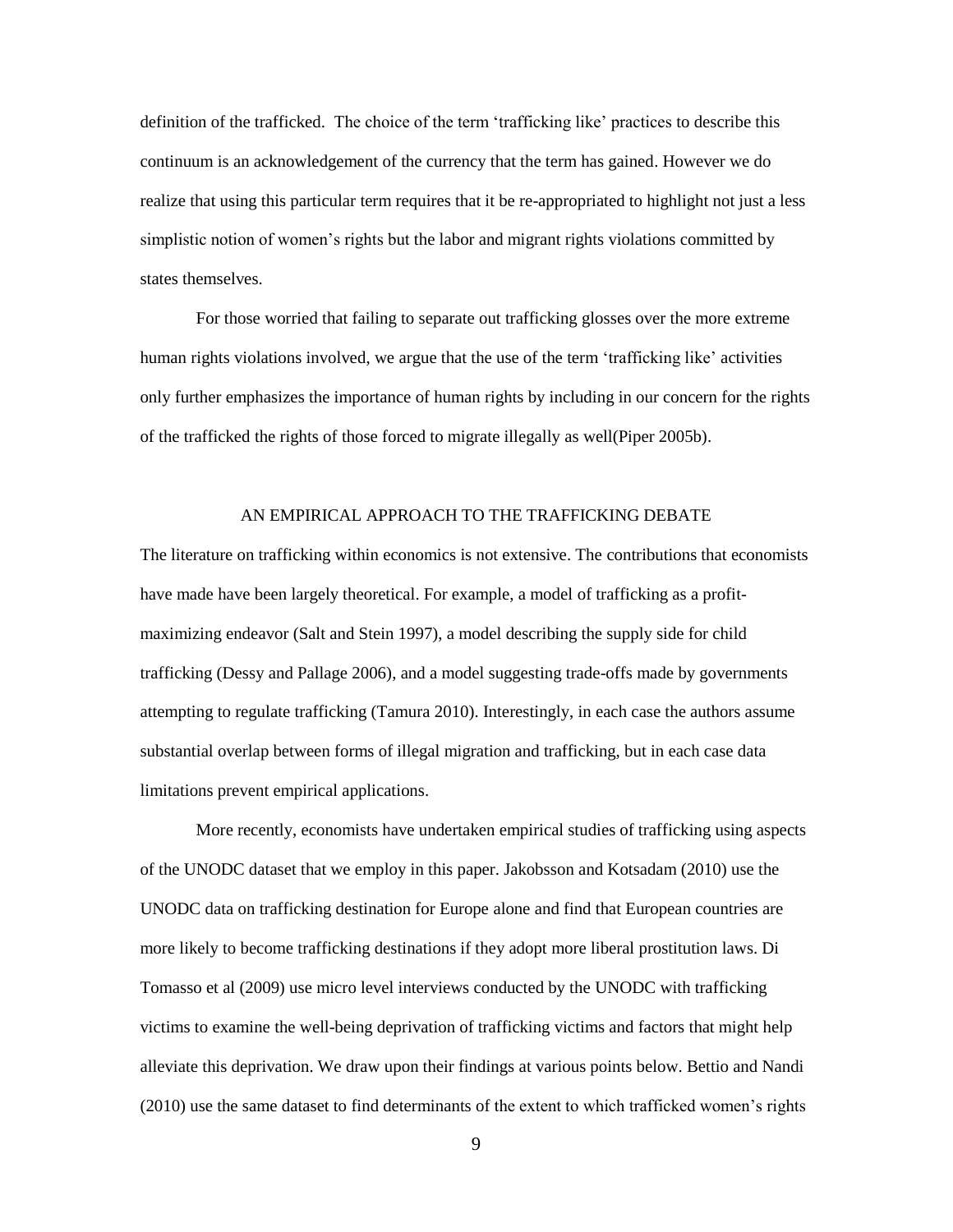are violated. They focus on the characteristics of destination countries and work location but they do find that being educated does not imply fewer rights violations but that victims from better off families reported fewer rights violations.

Our interest is in examining cross country patterns of trafficking origin to examine how similar or different they are from patterns of migrant origin. The fact that there was little work on female migration until recently does mean that we do not know quite as much about patterns of female migrant origin as we would like (Donato et al 2006). Mainstream economics, in particular, has paid little attention to the economic migration of women. A recent influential review of the migration literature in economics had one sentence pointing out the feminized nature of migration flows to the West, but no other mention of the words 'women' or 'gender' (Freeman 2006).

We nevertheless argue that an attempt to validate an exclusively 'trafficking' approach could begin by testing two assumptions about trafficking origin considered to be pervasive by authors who otherwise differ on trafficking issues (Kelly 2002, Kempadoo 2005, Piper 2005b). First, that poverty makes women more susceptible to being trafficked; second, that women in countries experiencing more severe forms of gender discrimination are more likely to be trafficked.

#### **Income, poverty and trafficking**

Poverty is cited throughout the trafficking literature to explain why parents may sell their children to traffickers, or why men and women decide to migrate illegally and risk being trafficked (Travnickova 2004, ActionAid 2005). Bettio and Nandi(2010) find evidence that the poorest families are most likely to sell women to traffickers. In the case where an attempt to migrate turns into trafficking, the lower the income of the family or individual, the lower the opportunity cost of migration. Furthermore, the lower the income of the country or region of origin, the lower the future expected stream of income from remaining in that country or region. Ideally, one would use the ratios of income streams in origin and destination country to indicate the extent of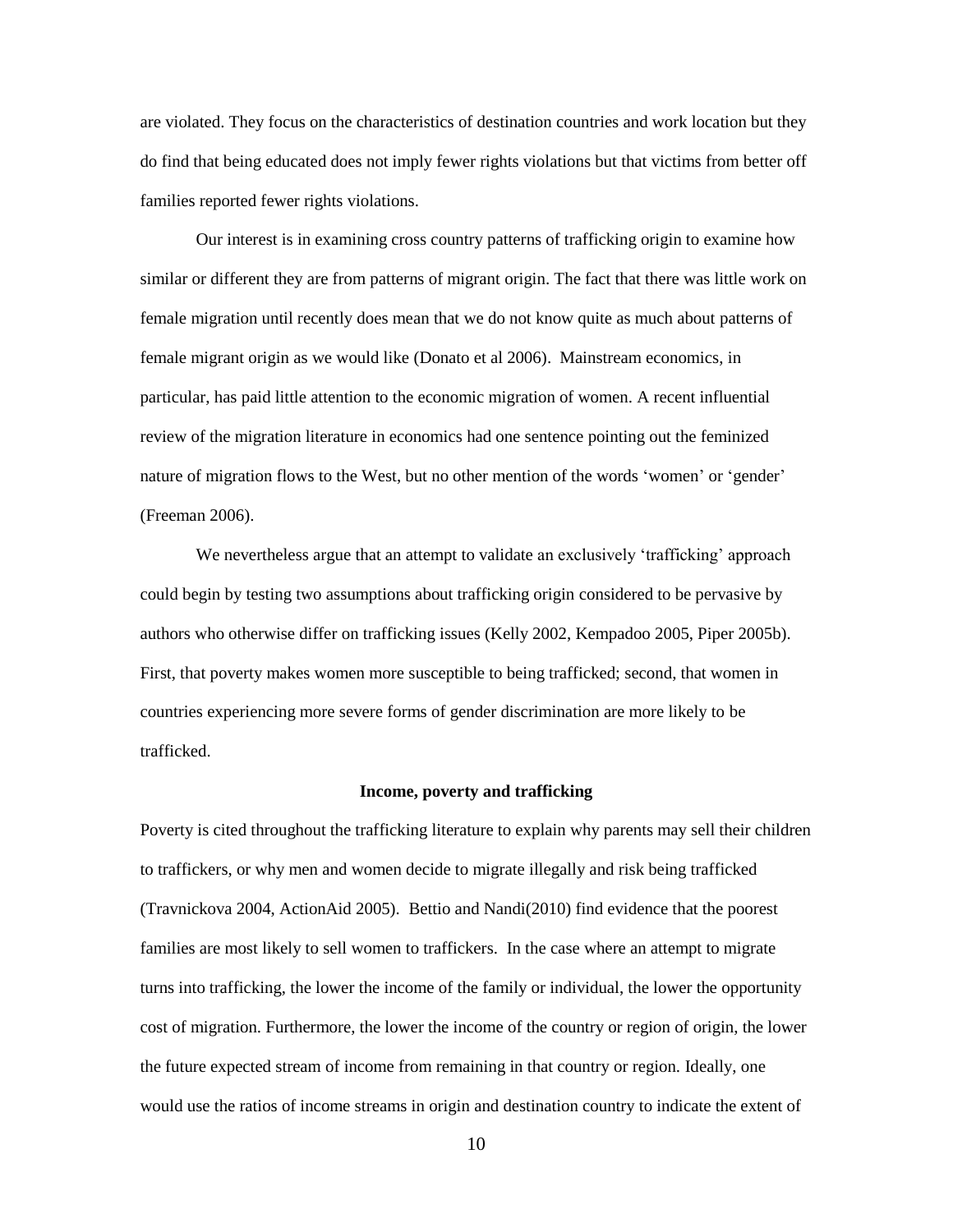economic push and pull factors, but in our case the UN data source we use does not link origin and destination points for specific instances of trafficking. As a result this study focuses exclusively on factors that are local to the origin country.

The migration literature however suggests that the relationship between poverty and migration is not positive but negative. The cost of migration – including payments to agents and travel costs – has long been seen as a deterrent to the migration of the poorest (Freeman 2006, Piper 2005a). Tightened legal restrictions have only exacerbated the problem, so that migration no longer helps bring about economic convergence in the way that it did for Europe in the  $19<sup>th</sup>$ and early  $20<sup>th</sup>$  centuries (Hatton and Williamson 2003). Meanwhile, the very rich are free to move, but have fewer incentives to migrate.

At the micro-level this suggests that the incomes of the originating households of migrants lie in the middle of the origin country's income distribution scale. As the 2009 Human Development Report points out, there is a macro level implication here too. At the cross country level, migration streams today are greatest from middle income countries and display an inverse U-shaped relationship with the country's income per capita , with the poorest unable to afford migration and the richest less likely to be interested in moving (UNDP 2009, Chiswick and Hatton 2002, Hatton and Williamson 2003, Freeman 2006). If the drivers of human trafficking and migration are similar, we would expect to see the same relationship for trafficking.

Furthermore, as discussed below, patterns of demand in both the sex and forced labor industries require social skills that most in the poorest countries are unlikely to possess. Instead, as Sassen (2002) points out, in many developing countries those who are able to leave legally do so; the less fortunate become part of 'alternate circuits of survival' and exploitation, such as illegal migration and trafficking. The tragedy is that even these alternate circuits act to exclude, with some of the world's poorest people immobilized by the intersection of their poverty and the current global immigration regime.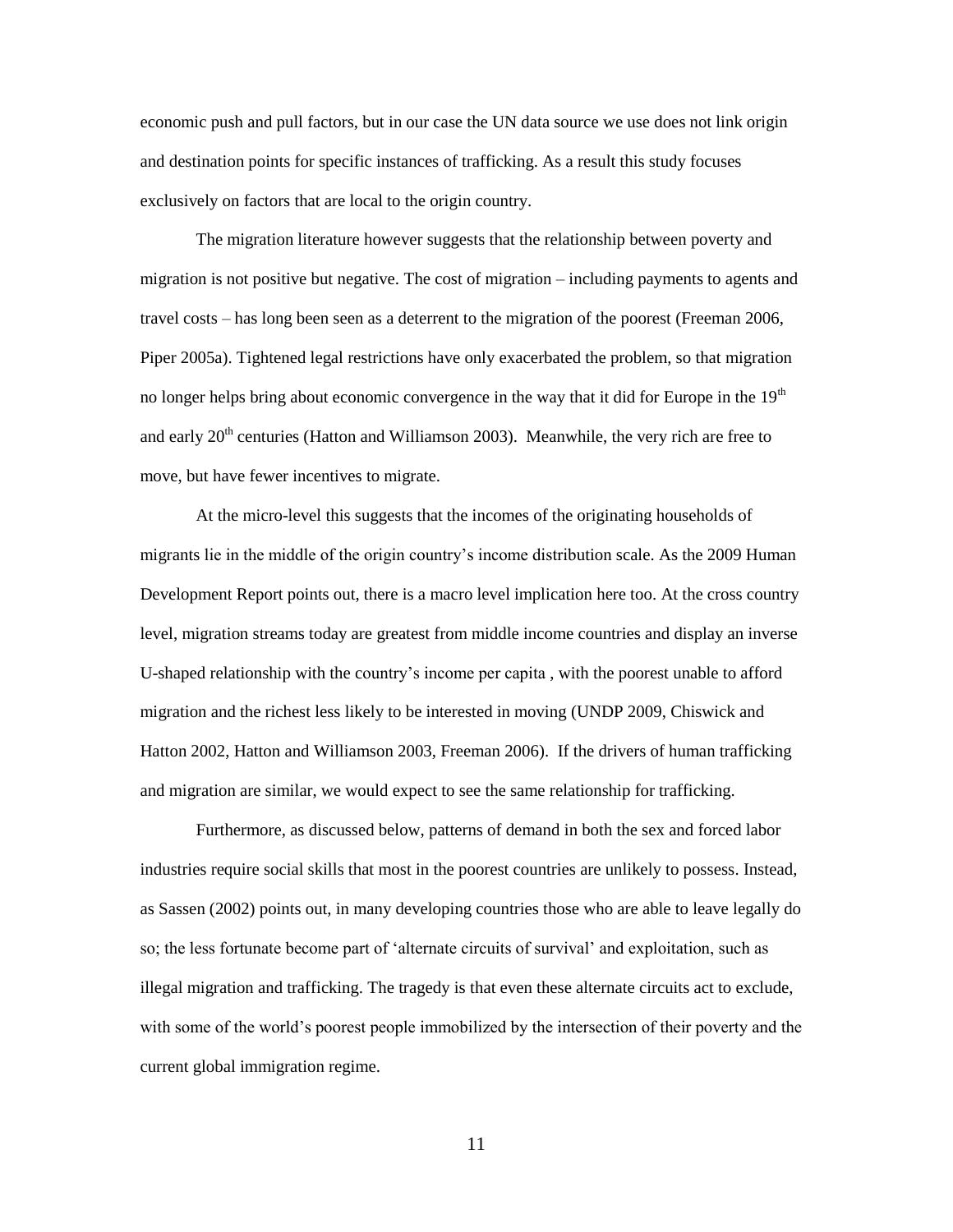IOM interviews with trafficked women, analyzed by Di Tomasso et al (2009), bear out these hypotheses. The interviewees were almost entirely from Eastern Europe, so they were already from a relatively middle income region with higher levels of female education and work force participation in urban labor markets than in many other regions of the world. Within that context, the authors found some interesting characteristics of those trafficked. First, 85% of them were promised jobs outside the sex industry. They were potential economic migrants for the most part. Furthermore, while 20% reported coming from very poor families, 79% came from 'poor' or' standard' families and only 0.2% reported coming from well-off families.

One of our questions was thus whether trafficking patterns at the macro level seemed to mirror this pattern or significantly deviate from it. While we use the PPP GDP per capita as the primary measure of income, we also control for the level of absolute poverty within a country. Given that we need a measure of poverty that is comparable across countries, we use the headcount ratio of poverty based on a 2\$/day (PPP) poverty line. Poverty measures were not available for several developing countries in our sample, so we report results both without and with the head count ratio.

#### **Gendering the determinants of trafficking**

One obvious difference between migration and trafficking is the preponderance of documented female victims in the latter case. This means that the role of gender inequality in generating trafficking has been the subject of some discussion. The assumption is often that gender inequality serves as 'push' factor, increasing the level of trafficking. Thus, for example, Liz Kelly(2002:25) concludes:

The layers of connections between trafficking and gender inequality point to the need for more dialogue and cross-fertilization between research on trafficking, on the one hand, and gender/feminist studies on the other. Of particular interest here is the uneven progress within Europe (and also globally) *where trafficking flows are from regions where women's political and socio-economic position has declined and patriarchal traditions remain entrenched, to those with*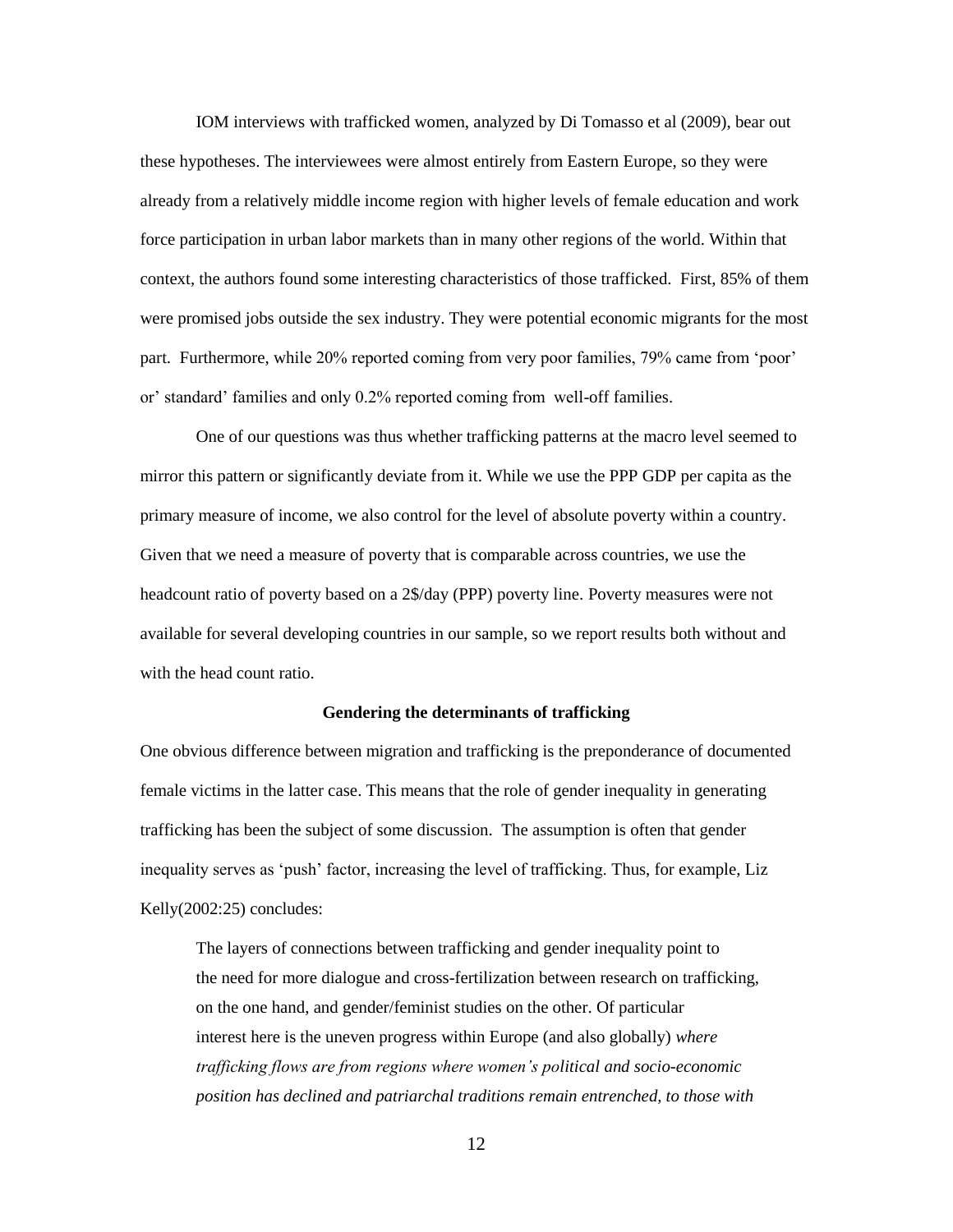## *a higher degree of formal gender equality* (emphasis added).

From an economic perspective, there are two possible mechanisms underlying this assumption. If trafficking victims are indeed a subset of female economic migrants, their decision to migrate would be affected by expected future streams of income for women workers in particular, partly a function of the extent of gender inequality in origin country labor markets. A second possibility is that fewer economic opportunities for women in a region could result in the greater devaluation of women and thus their 'sale' to traffickers (Kelly 2005, Bettio and Nandi 2010).

While the second possibility is specific to trafficking, the first has not been analyzed as much within the migration literature, in part because work on female economic migrants traveling alone is so recent. There is indeed a large body of evidence showing that women are more economically vulnerable in more gender unequal societies, with higher unemployment rates, lower wages, less occupational choice and less control over earnings (Heyzer 2002). In more patriarchal societies, women may also be more affected by conflict and broader social and economic dislocation (UNDP 2009). The prospect of finding a job abroad, however risky the means, is thus likely to become more attractive (Travnickova 2004).

However, background research for the 2009 UNHDR on migration showed that migrants in general were on average more educated (and more likely to be of working age) than the general populations in their home countries (UNDP 2009). What we know from the many micro level studies of women migrants suggests that such women largely work in the care sector in the west and, given the nature of demand in such sectors, are relatively well-educated and likely to have participated in urban or semi-urban labor force in their home countries (Parrenas 2001, Ehrenreich and Hochschild 2003). Pools of such women would be more available in countries with higher levels of economic and educational attainment for women.

Micro-level studies of trafficked women suggest similar patterns, as we discuss below. Indeed, in many gender unequal countries women face significant legal and cultural barriers to mobility. In such societies, women are discouraged from traveling alone and a woman leaving the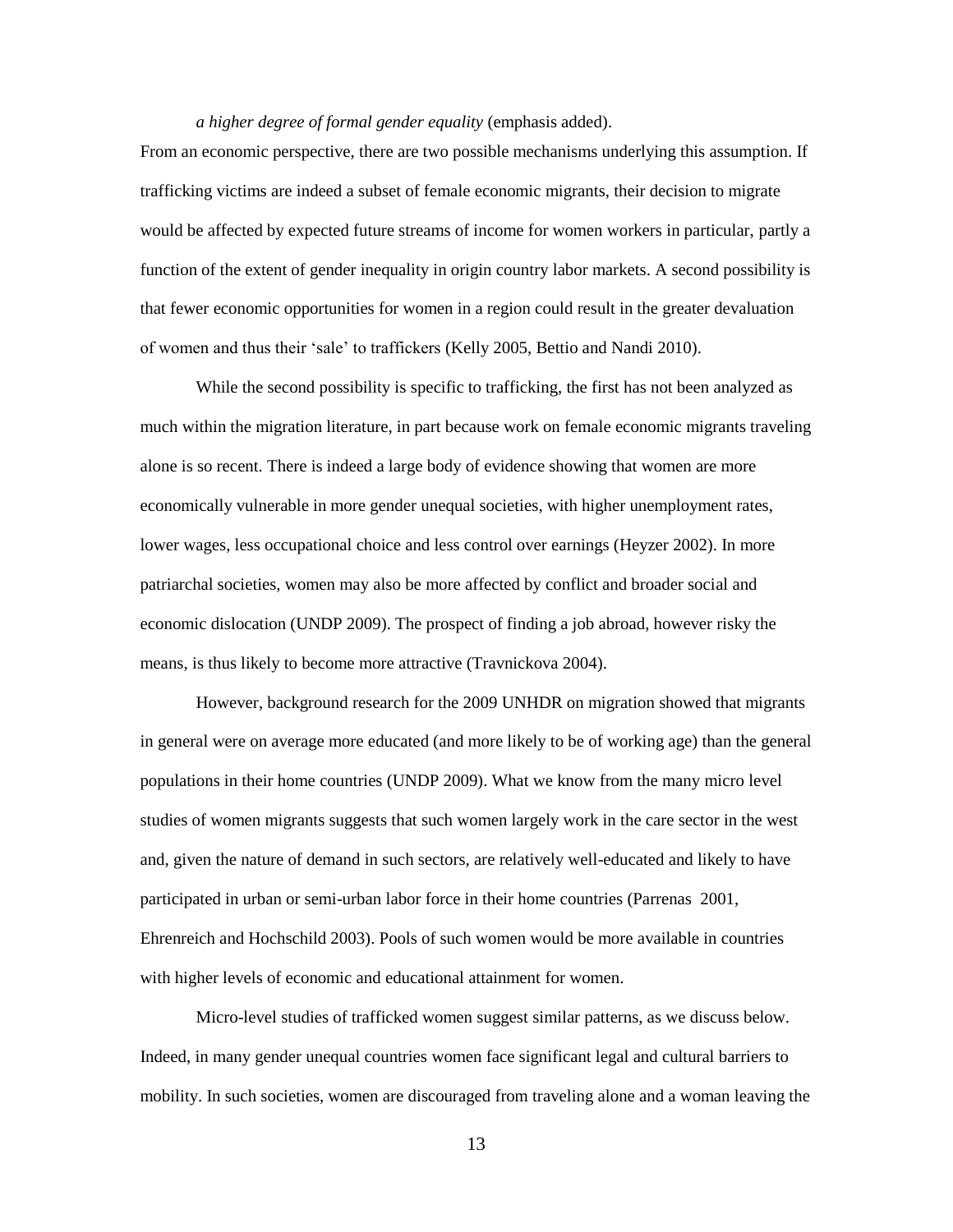country unescorted by a male family member would violate local codes of morality. While severely decreasing a woman's freedom and autonomy, such curbs on women's movements do have the effect of lowering the likelihood that they will migrate alone and thus that they will be trafficked (Anderson and O'Connell 2004, Ghosh 2009). As Hausner (2005) explains, in Nepal such curbs on women's movements have been codified into law, and one of the potential impacts of this regressive law does seem to be that it decreases instances of the trafficking of women.

More significantly, due to the structure of demand in host countries, higher levels of female labor force participation and education may actually be correlated with higher incidence of trafficking. Employers within 'service' industries such as housework and sex-work seek less easily defined socio-cultural attributes such as 'genteel-ness' or 'cleanliness' that become associated not just with particular ethnic groups but also with formal education and a level of acculturation to western notions of clothing or hygiene that can only be found amongst the middle and upper middle classes in the developing world (Ehrenreich and Hochschild 2003). In sexwork, these demands extend to meeting racialized definitions of beauty in the host country, which may be one reason why Eastern European women form a large percentage of sex trafficking victims in the US and Europe (Anderson and O'Connell 2004).

The profile of trafficked women from primary interviews suggests that it is at least somewhat educated women already in the labor force who tend to be trafficked to the west (Salt 2000, Van Leimt 2004, Augustin 2005). Furthermore, if the decision to leave illegally is the result of an aspiration for a better life, it is working women with high economic and/or noneconomic expectations who have the motivation to seek a better life elsewhere (Augustin 2005).

In the study by Di Tomasso et al (2009) the vast majority of trafficking victims interviewed were already in the workforce in their home countries, with only 1.6% working in agriculture. Furthermore, they point to a surprisingly high level of education amongst the women, with a "non-negligible" 25% reporting having completed high school and 6% having college degrees. Only 2% reported having no education at all (Di Tomasso 2009, 148).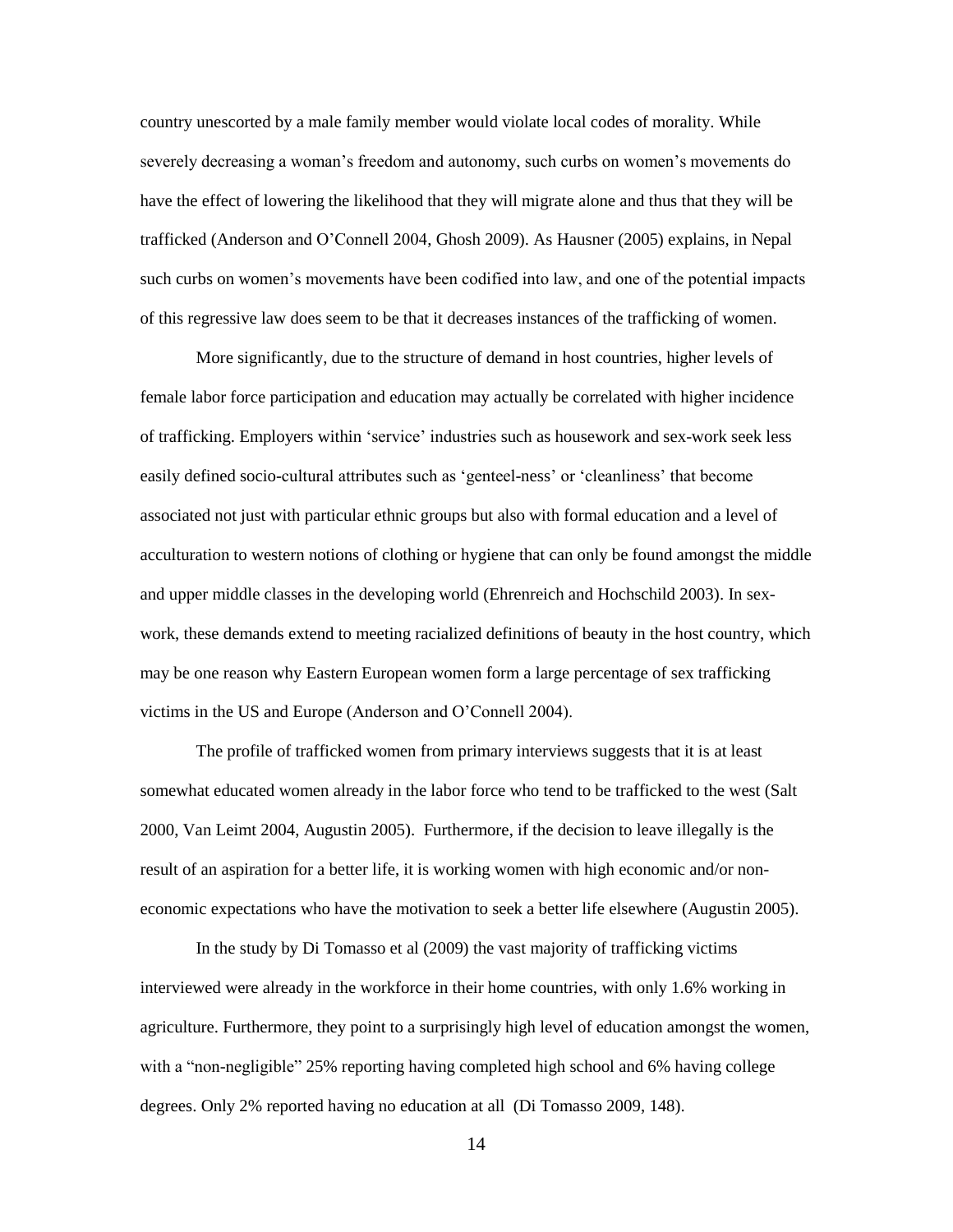As far as labor market inequalities go, lower gender wage and labor force participation gaps within a developing country may actually encourage greater out-migration of women and thus increase the risk of being trafficked. To the extent that these economic aspirations are also a function of broader societal support for women, women's ability to access education and health could also be positively related to trafficking incidence.

In our study we use the ratio of female to male income as computed by the UNDP in its annual Human Development Report as an indicator of expected streams of income for women, controlling for the overall income per capita in the country. The UN calculates the female male income ratio based upon the ratio of female/male labor force participation in a country as well as available information on urban wage gaps in the country. As a result this indicator combines information on work and earnings, both relevant to calculations of expected future income in the origin country, but largely in the context of the urban economy. We do note that poorer countries tend to be penalized in the calculation of this indicator so that it is important to control for income per capita (Klasen 2006). As measures of more general level of support for women's well-being we use the ratio of female to male literacy, the ratio of female to male life expectancy. Influenced by the literature on missing women, we also include the sex ratio(female:male) for the population aged 15 and under (migration itself may skew the sex ratios for the population over age 15).

As indicated in table 3, the sex ratio and the ratios of female to male life expectancy and literacy are correlated both to each other and to GDP per capita. However, the share of female to male income is not correlated with any of these indicators. Thus despite its limitations (Klasen 2006) it might be the most robust indicator of gender inequality in our particular study.

#### *(insert table 3 about here)*

Other measures of gender inequality, for example those used in the Gender Empowerment Measure (GEM), contain some components that are unavailable for a large number of countries in our sample and could not be used.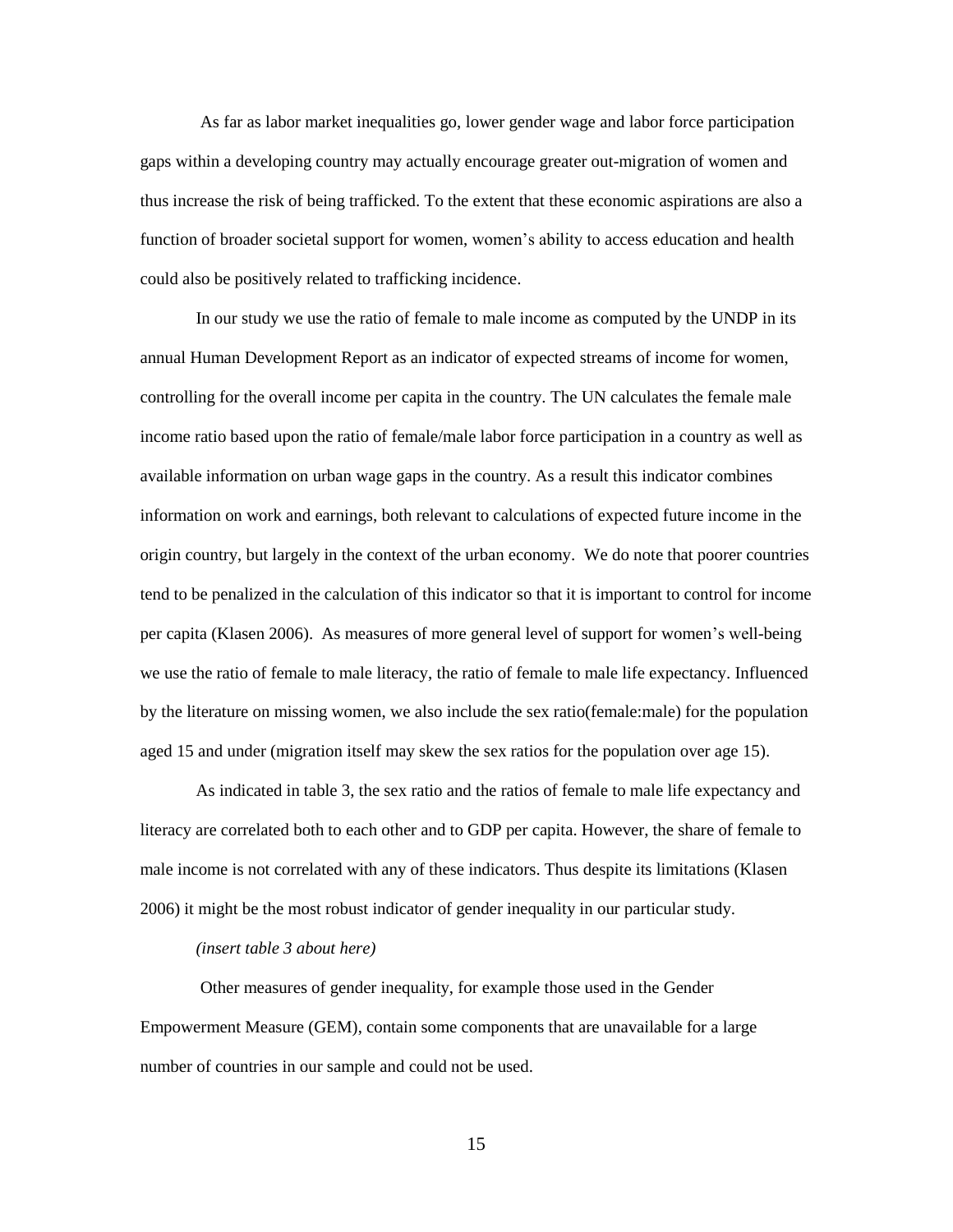These cross-country measures of gender inequality are, of course, relatively blunt. For the most part they capture only what Deniz Kandiyoti(1999) called 'Classic Patriarchy'. 'Classic Patriarchy' includes patrilocal-patrilineal kinship structures; little effective claim on property for women and the societal devaluation of women's work. The emphasis, as with current crosscountry measures, is on gender discrimination as a lack of autonomy or economic independence. As Kandiyoti suggested, an alternative metric might privilege the attainment of economic security for women (which may or may not go along with greater economic autonomy). The feminist emphasis on 'social provisioning' reflects this different view of empowerment (Power 2003). As Piper (2005b) suggests that such an alternative view would also integrate feminist work on trafficking into a broader paradigm privileging human security in all its dimensions. However, cross-country measures of this 'social provisioning' view of empowerment are not as easily available, particularly for developing countries, so that for now we use more conventional and widely available indicators of gender inequalities.

To summarize, then, given the patterns of demand in industries where the trafficked women are concentrated and the considerable costs of movement imposed by immigration regimes, our hypothesis is that gender inequality may actually be negatively correlated with trafficking origin. This would once again indicate more rather then less overlap between migration and trafficking.

#### DESCRIPTION OF THE DATASET

The United Nations office on Drugs and Crime (UNODC) released its report *Trafficking in Persons: Global Patterns*, in April 2006. The report noted that within the trafficking literature, "what is missing is a reliable global overview", pointing to "patchy statistics" that hide the severity of the problem (UNODC 2006). The UNODC report is an attempt to quantify the scale of the problem globally while avoiding the pitfalls of estimating actual numerical flows of trafficked persons across borders.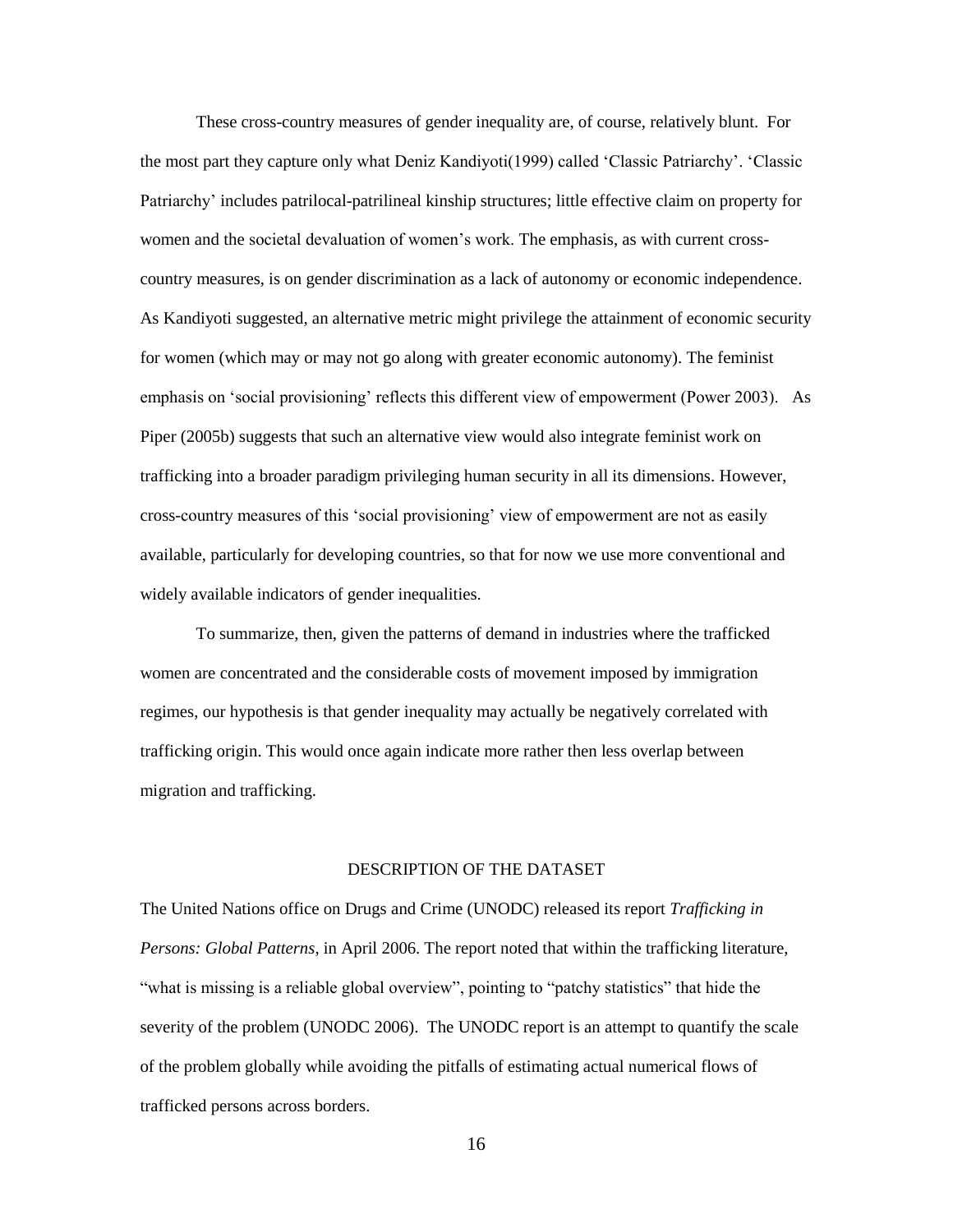Rather than estimate actual numbers of trafficked humans from/in each country, researchers searched over 4,950 accounts of trafficking victims from newspapers, NGO reports and official government reports, totaling 113 different individual source institutions, covering the period 1996-2003. There are three links in the trafficking supply chain: origin, transit and destination. The researchers counted the number of times a country was cited as an origin country for one or more victims, the number of times it was cited as a transit country, and the number of times it was cited as a destination country. Within each of these three categories, a country was classified on a scale of severity from very low to very high. Based on the level of citations, for each such link in the trafficking supply chain the country was then ranked 'very low' through 'very high'. At the end of the process the report yielded 'origin' rankings for 127 countries.

One potential limitation of this data is of course that it is frequency of citations that determines the ranking of a country. It is, however, still the most carefully constructed and comprehensive database on trafficking currently available from a relatively 'neutral' source<sup>1</sup>. As mentioned earlier, the database tracks sexual trafficking better than other forms of trafficking, and does not address the issue of internal trafficking. There is also potential geographical (and also perhaps cultural) bias in the dataset given that almost 60 per cent of the sources are based in Western Europe or North America. We try to take account of this potential bias in our analysis by using the heckman correction method for sample selection bias.

#### **Description of the Dependent Variable**

There are two primary hypotheses we are trying to test in order to determine the empirical justification for treating migration and trafficking as distinct phenomena. i) Whether trafficking is associated with higher levels of gender inequality in trafficking origin countries; and ii) whether trafficking originates in the poorest countries.

The UNODC dataset has data on trafficking by country of origin for 127 countries, which are then classified into 5 categories, ranging from very low to very high based on reported levels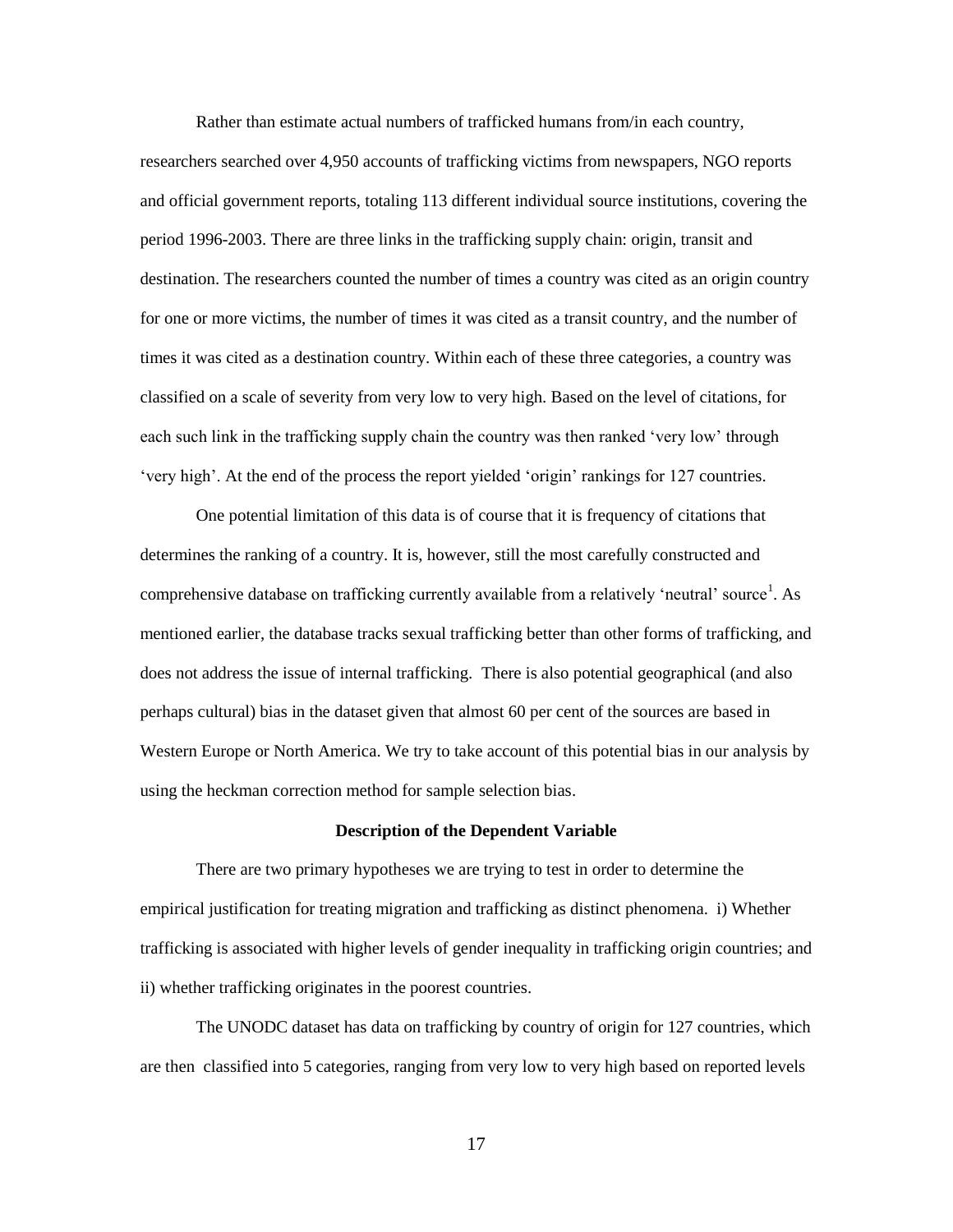of trafficking. Due to data problems, we were only able to include 118 countries in our final analysis of trafficking origin.

The UN database suggests that countries in Eastern European and CIS states, along with China and Thailand, are significant origin points for international trafficking (Table 1). Putting together the 'very high' and 'high' categories further reinforces the fact that based on UN definitions and methodology, Eurasia is the primary source region for international trafficking. This is a result that will be familiar to followers of the migration literature (HDR 2009). In another similarity to the literature on migration, despite relatively high levels of poverty in Africa very few African countries feature in this UN trafficking database. These 'alternate circuits of survival' and exploitation thus exclude in ways similar to their more mainstream counterparts. *(Insert table 1 here)*

#### **Description of the Independent Variables**

Our independent variables are also drawn primarily from UN sources – the 2005 Human Development Report being the most important (see Table 2 for descriptive statistics and the Appendix for data sources). As indicators of gender inequality, we use the female-male ratios of income, literacy, income and life expectancy and the sex ratio for the under-15 population.

We use the log of the 2003 GDP per capita (PPP \$) as a metric of the standard of living in the country. We include a squared term to capture any non-linearities. Later we also include the headcount ratio using the 2\$(PPP) poverty line to test if this pattern is robust to income distribution within the country.

*(Insert table 2 about here)*

# **Control variables**

Reports of trafficking in the west consistently point to Eastern Europe and the CIS states as important points of origin (Hughes and Raymond 2001, USDOS 2007). The transition from state to market-led economies in these countries was often accompanied by unemployment, declining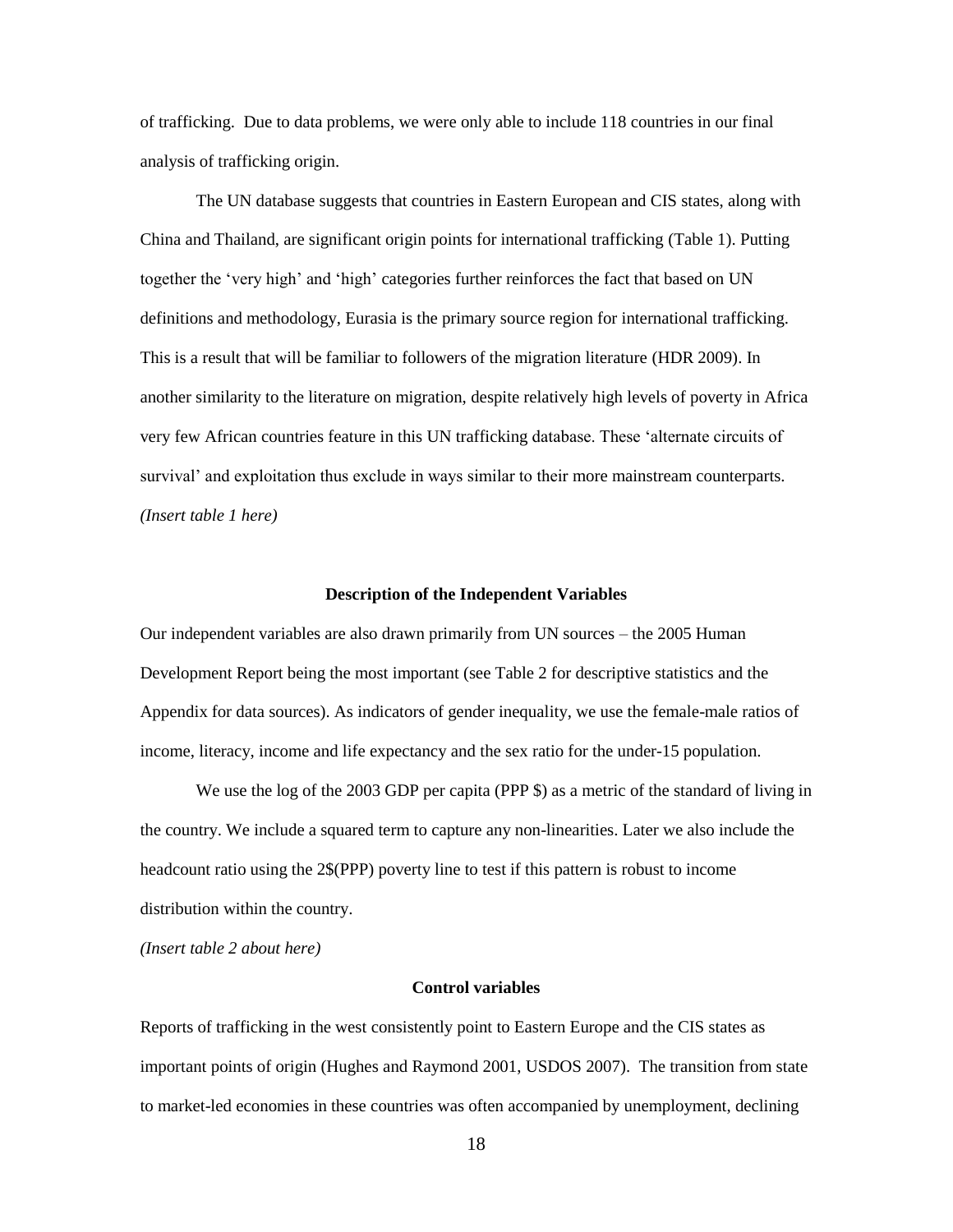real wages, and increases in inequality. We use a dummy for 'transition' economies' to control for this effect. Interestingly non-European transition countries such as China and Vietnam are also considered relatively 'high' origin countries.

We also include the (log) total population in a country. The law of averages suggests that countries with larger populations would be more likely to be origin points for both migration and trafficking. We also construct a geographic variable that indicates whether or not a country is landlocked (versus having some access to the sea). We chose this variable both because of the literature linking geography to development outcomes (Faye et al 2004), as well as because we expect access to sea routes to potentially affect the level of trafficking from a country.

The literature on trafficking suggests that the political situation within a country is also an important determinant of the level of trafficking. Conflict and civil war have been extensively cited as push factors for migration as and trafficking (Heyzer 2002, Hausner 2005). To account for the impact of conflict, we use the *UCDP/PRIO* 2007 Armed Conflict Database to classify countries into two groups: those with a reported conflict either ongoing or concluded between 1990 and 2004, the period covered by and just preceding the UN report versus those with no reported conflict in this time.

Organized crime networks are believed to play a significant role on the supply-side of trafficking, particularly in Eastern Europe (Orlova 2004). Other studies point out the importance of non-mafia based traffickers who often act alone (Andrijasevic 2003, Hausner 2005). In both cases trafficking depends upon law enforcement officials willing to 'look the other way' (Hughes 2000, Kelly 2002). The World Bank Institute has constructed a cross country 'rule of law' indicator that combines an index of organized crime with other commonly used indices of corruption and illegal activity. This indicator is a point estimate for each country based on this collection of survey data with higher values corresponding to greater rule of law (Kauffman et al 2010). Despite concerns about the ideological stances of some of the organizations providing this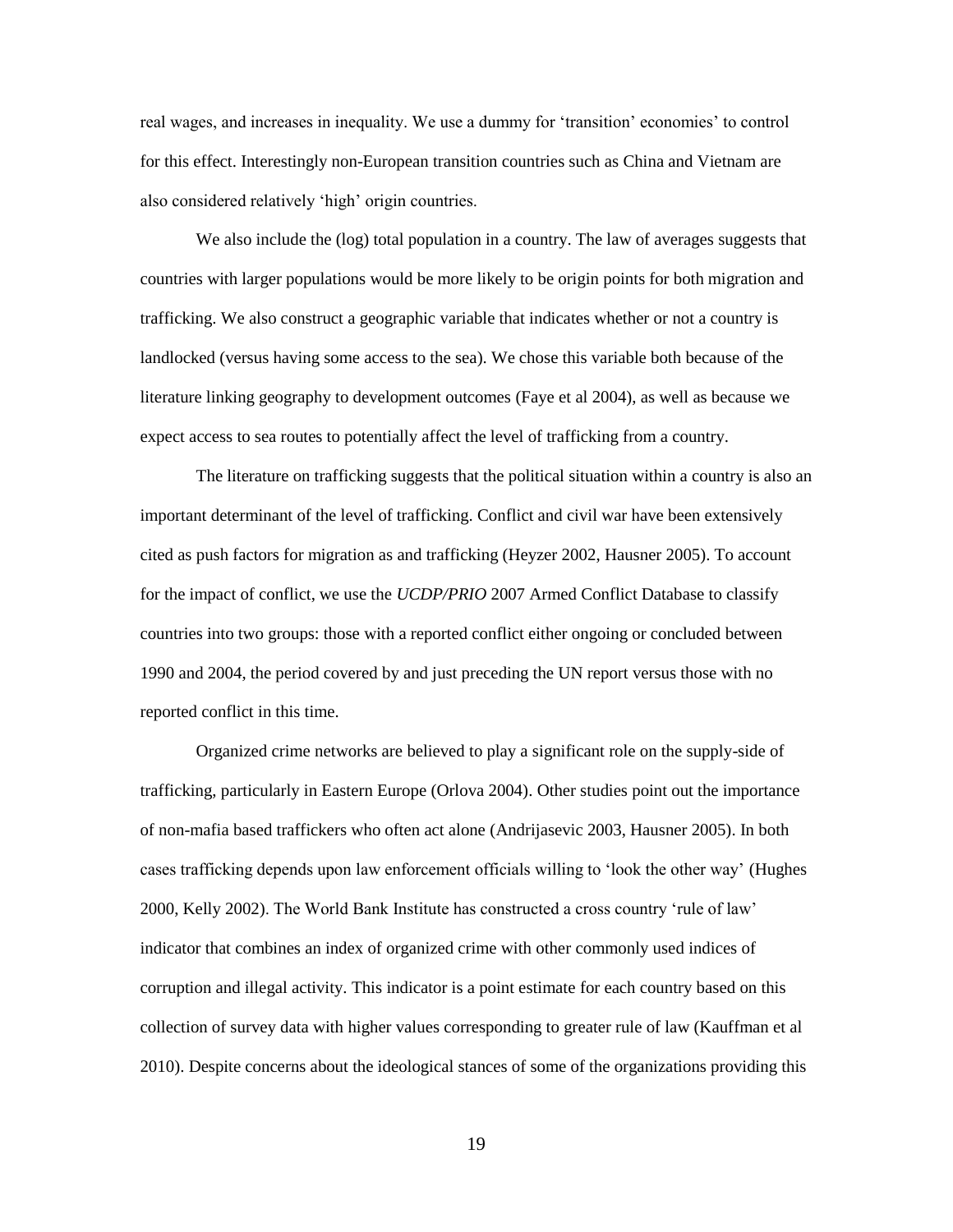data, this 'rule of law' indicator helps us control for differences in the law enforcement environment.

### METHODOLOGY

Our regression analysis takes the variable 'reported incidence of origin of trafficking' as the 'dependent' variable, and we use the 'independent' or causal variables discussed below to try and isolate the most important characteristics of countries that rank high on the incidence of origin of trafficking. Since the dependent variable, 'incidence of origin' is ordinal with five ranked categories, we use multivariate 'ordinal logit' regression to try and isolate the primary characteristics of origin countries.

Assume that the underlying level of trafficking originating in country  $i$  is  $y_i^*$ , which is in turn is based upon a number of determinant factors  $x_i$  such that:

$$
y_i^* = \alpha + \beta^* x_i + u_i , i = 1 \text{ to } N
$$

where  $\alpha$  is a constant and  $u_i$  is an error term with a logistic distribution

The data available to us is a classification of the countries into categories such that:

$$
y_1 = 1 \text{ if } -\infty < y^* < k_1
$$
\n
$$
y_2 = 1 \text{ if } k_1 < y^* < k_2 \dots \text{ etc.}
$$

The dependent variable in this case is 'incidence of origin' and has 5 categories, taking values from 1 to 5. We did run likelihood ratio tests to evaluate the possibility of collapsing this variable into 3 categories, but the tests suggested that collapsing categories would result in loss of information. We should therefore add a caveat to our analysis in that we realize that the results may be affected by the small size of the dataset relative to the large number of categories in the dependent variable, and the large number of independent variables used.

The estimated parameters  $\beta_i$  are generated using the maximum likelihood method and are to be interpreted as the probability that a change in the independent variable will result in a change in the log odds ratio of a country having the highest level of trafficking origin (versus the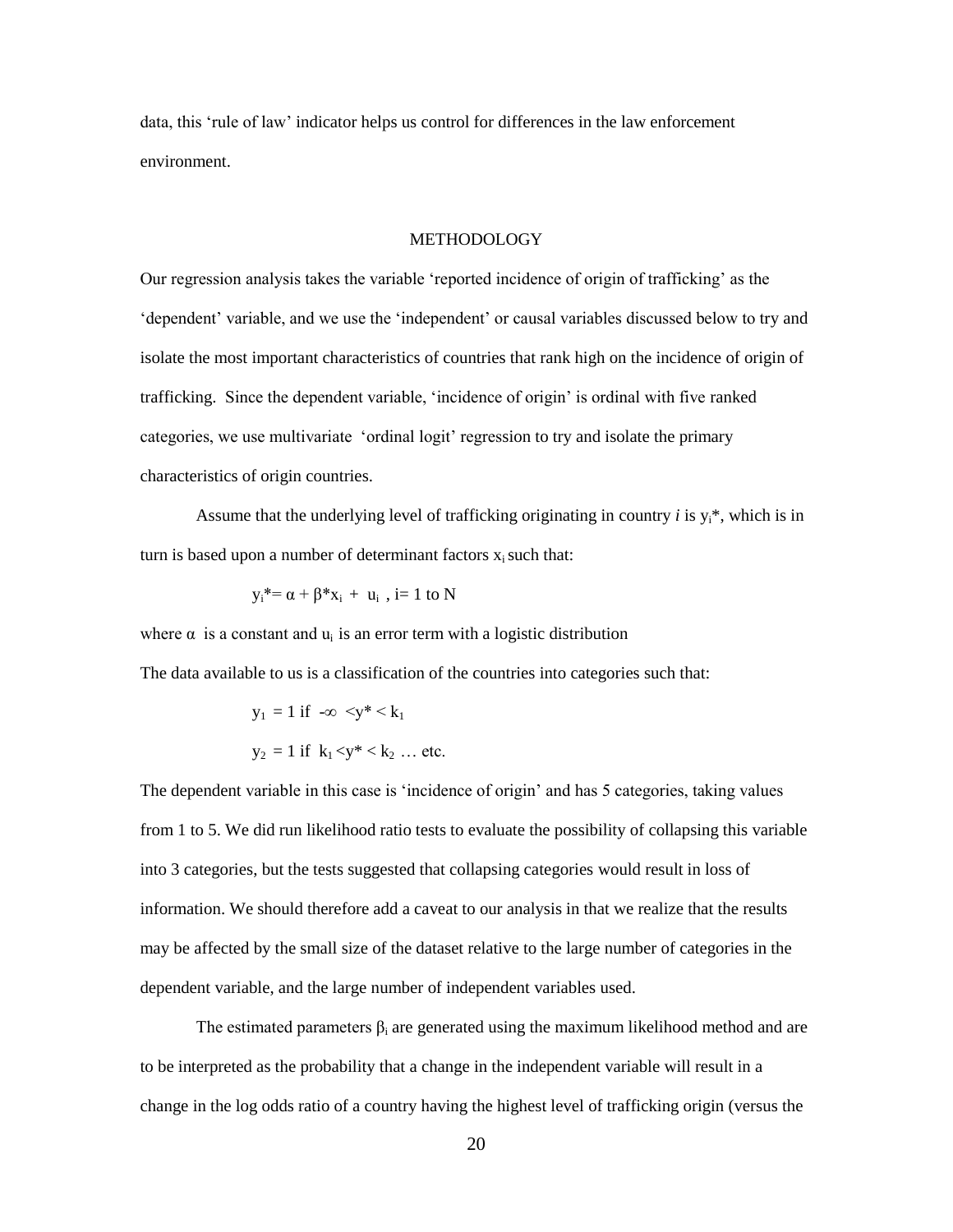remaining four combined). Greene (2002) points out that these coefficients provide the most accurate picture of movements between the extreme categories – i.e. a shift from very low to very high, but say less about what would increase the likelihood of countries moving between the categories in the middle (medium to high).

Before undertaking this regression analysis, however, we did correct for one possible problem in the data. While the UN classifies 127 countries by incidence of origin, several other countries, including most in Western Europe, are listed as 'not reported' – i.e. no reports were found citing them as origin countries for trafficking.

Table 4 shows us that many of these excluded countries are relatively high income democracies located in the west. This classification may, on the one hand, reflect a genuine lack of trafficking from these countries. It may also reflect geographical biases in the sources used by the UN. Given the difficulty of defining trafficking, however, it could also reflect cultural or political biases in the media reports used in the database, as we discuss below. As researchers, we are unable to supplement the data the UN makes available. We thus try to correct for sample selection bias using a statistical technique called the Heckman selection procedure, modified for an ordinal dependent variable.

#### **Heckman selection procedure**

The Heckman procedure involves constructing a 'selection equation' that, in our case, would estimate the probability that a country was included in the database merely due to reporting biases. The results of a binary probit estimation of the selection equation are used to calculate an 'inverse mills ratio' which, in the Heckman procedure, is included in the regression analysis of the dependent variable to correct for any selection bias (Greene 2002). Maximum likelihood estimation is required when the dependent variable is ordinal. In this case the variable of interest for determining the strength of sample selection bias is coefficient on 'rho' the correlation between the errors terms in the first and second stage regressions. An additional likelihood ratio test of rho=0 might be important in case of the relatively small sample we have in this case.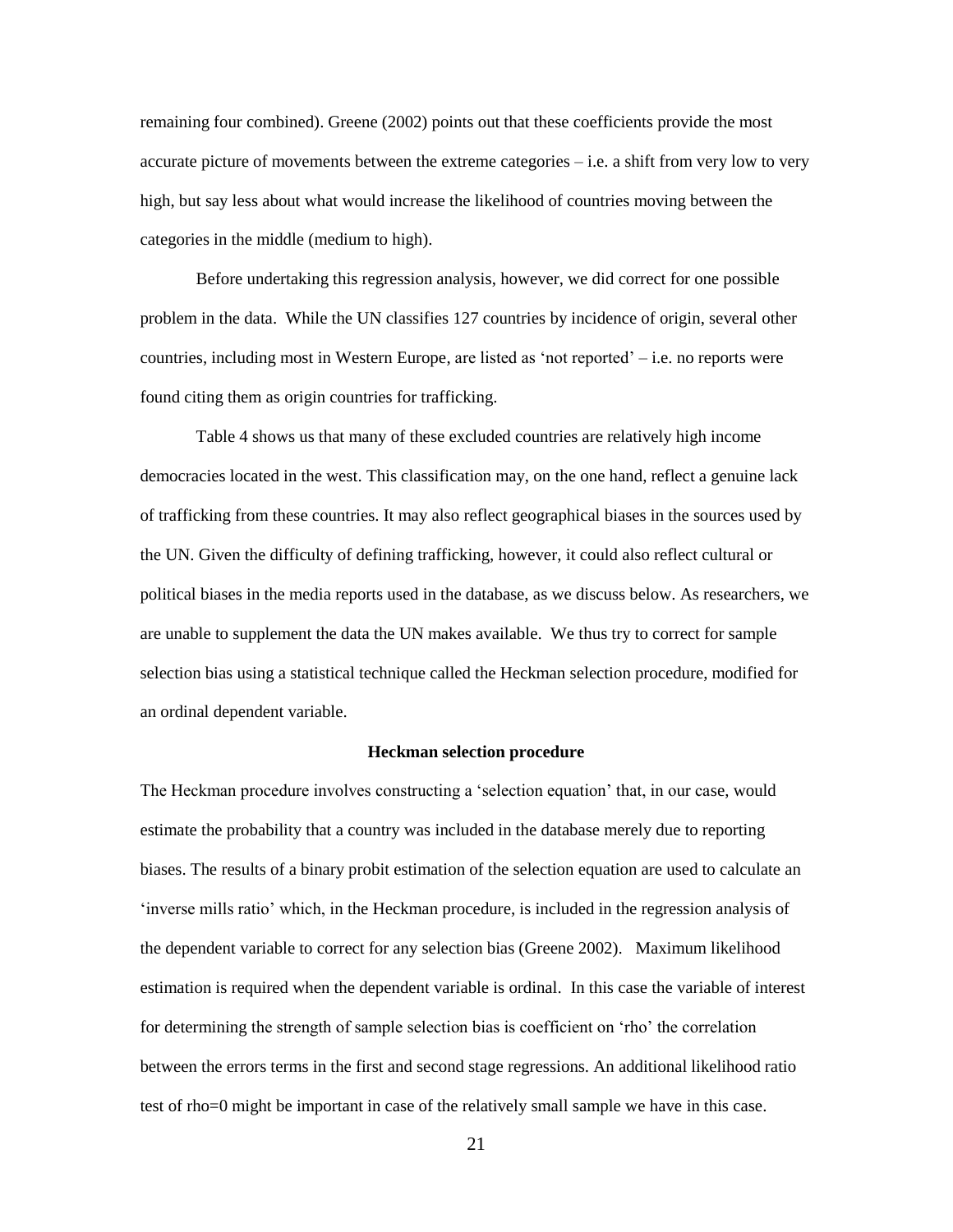We acknowledge that using sample selection on a relatively small dataset may result in bias and instability of the results. We do find however that the results obtained here are robust to both the exclusion and inclusion of certain variables of interest, as reported below.

The STATA program 'glamm' can be used to estimate selection models for a variety of outcome types, including ordinal variables. In this paper we use a 'wrapper' program, ssm, developed to simplify and standardize the use of 'glamm' for selection models. Miranda and Rabe-Hesketh (2005) describe the program, the simple code required to install both glamm and the ssm wrapper program and how to use it.

The selection equation in our analysis uses a binary dependent variable taking the value '1' if the country was included in the database and 0 if it was left out (see Table 4 for a list of excluded countries). Of a total of 172 countries, 118 took value '1'.

## *(Include table 4 about here)*

We used two main determinants of selection. The first is a five category ordinal variable representing the regional location of the country. The sources for the UNODC dataset were concentrated in certain regions of the world, creating a possible source of sample selection bias. Latin America and the Caribbean, for example, only accounted for 4% of all sources, while Europe & the CIS accounted for 36%(UNODC 2006, 111). The classificatory regions we used, in ascending order of the share of data sources from that country were: Latin America and the Caribbean, Africa, Asia, North America, and Europe & the CIS. Thus the 'region' variable takes values 1 through 5 with a country located in Latin America receiving a value of 1 and so on.

The second determinant of selection was the country's Freedom of the Press score according to the 2005 Freedom House country ranking<sup>2</sup>. This score can range from 0 to 100 with 100 representing an entirely unfree press. Given that the UNODC database relies considerably upon media reports we think it is important to control for the extent to which journalists may be able to work in or receive reports about a country.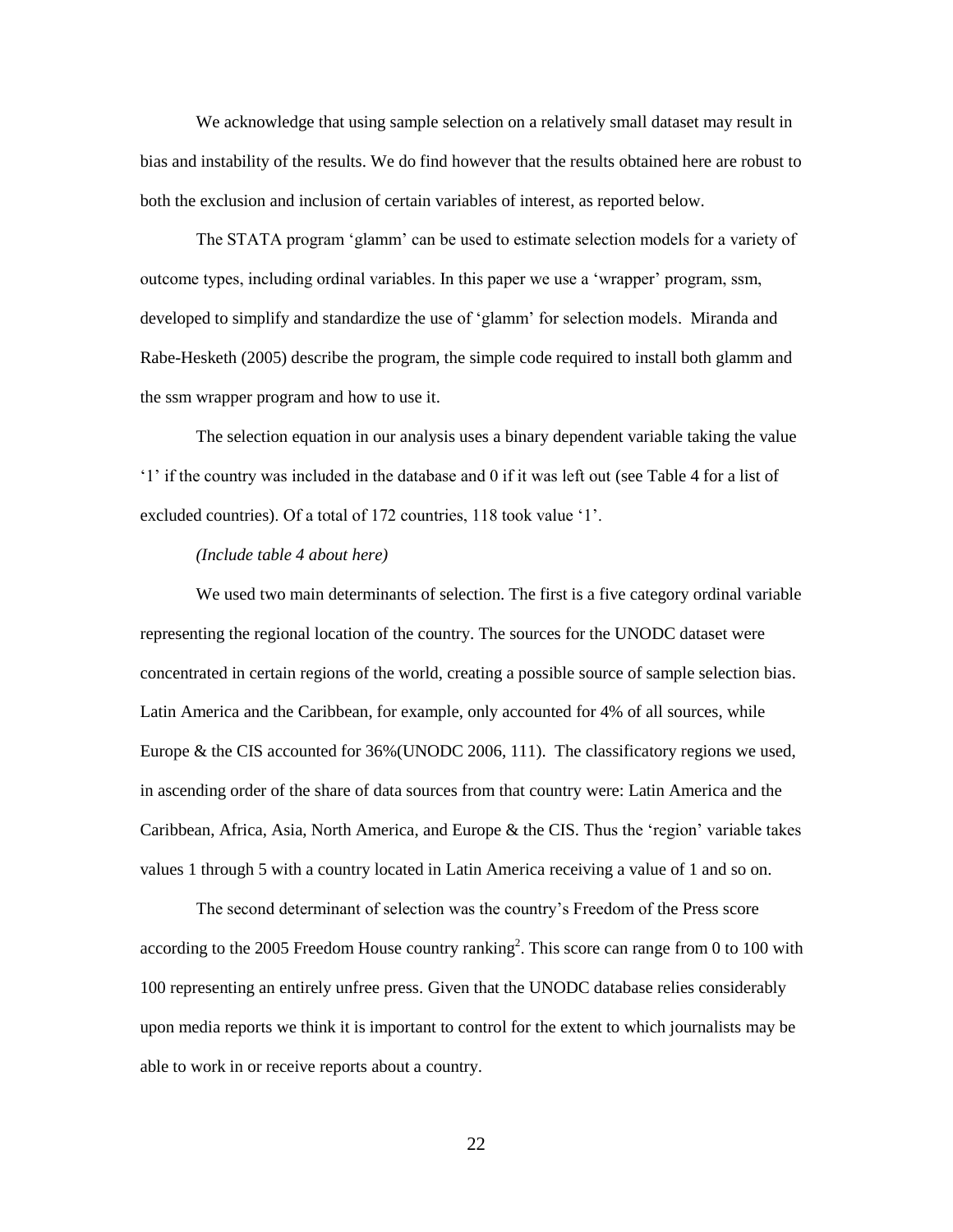However, the role of the media in this case is ambiguous. A simple bivariate correlation tells us that the press freedom score is in fact statistically significantly but positively correlated with inclusion in the report (neither the size nor sign of the correlation coefficient indicate a relationship with the incidence variable)<sup>3</sup>. That is, the more free the media the fewer the reports of trafficking originating from that same country. This could of course indicate the fact that better information dispersion reduces the incidence of trafficking and that selection bias is not an important here. However, as discussed earlier, the literature on trafficking suggests that media reports often perpetuate stereotypes about who is trafficked and indeed what trafficking means. Thus incidents involving countries and peoples more familiar to media sources may be classified as incidents of migration rather than trafficking. While we are unable to probe this issue further in this study, we think this is an interesting question for further research.

The independent variables from the second stage regression were also included as covariates in the selection equation with one exception. None of the countries excluded from the report were transition economics, which created a problem of collinearity. As a result, the transition dummy was dropped from the selection equation.

#### RESULTS

Table 5 reports the results of our initial specification. As far as the sample selection estimation goes, the (lack of) Press Freedom variable was statistically significant and positively signed – thus it was countries with less press freedom that were more likely to be included, all else constant. As discussed above we think this is an interesting result that bears further investigation. The (log) GDP per capita terms suggests an inverse-U relationship: both the richest and the poorest countries were less likely to be reported on in the UN database. Total population was also statistically significant. Countries with larger populations were more likely to be selected.

Importantly, while the coefficient on rho was positive and statistically significant at the 10% level, likelihood ratio tests of rho=0 suggested that the null hypothesis could not be rejected.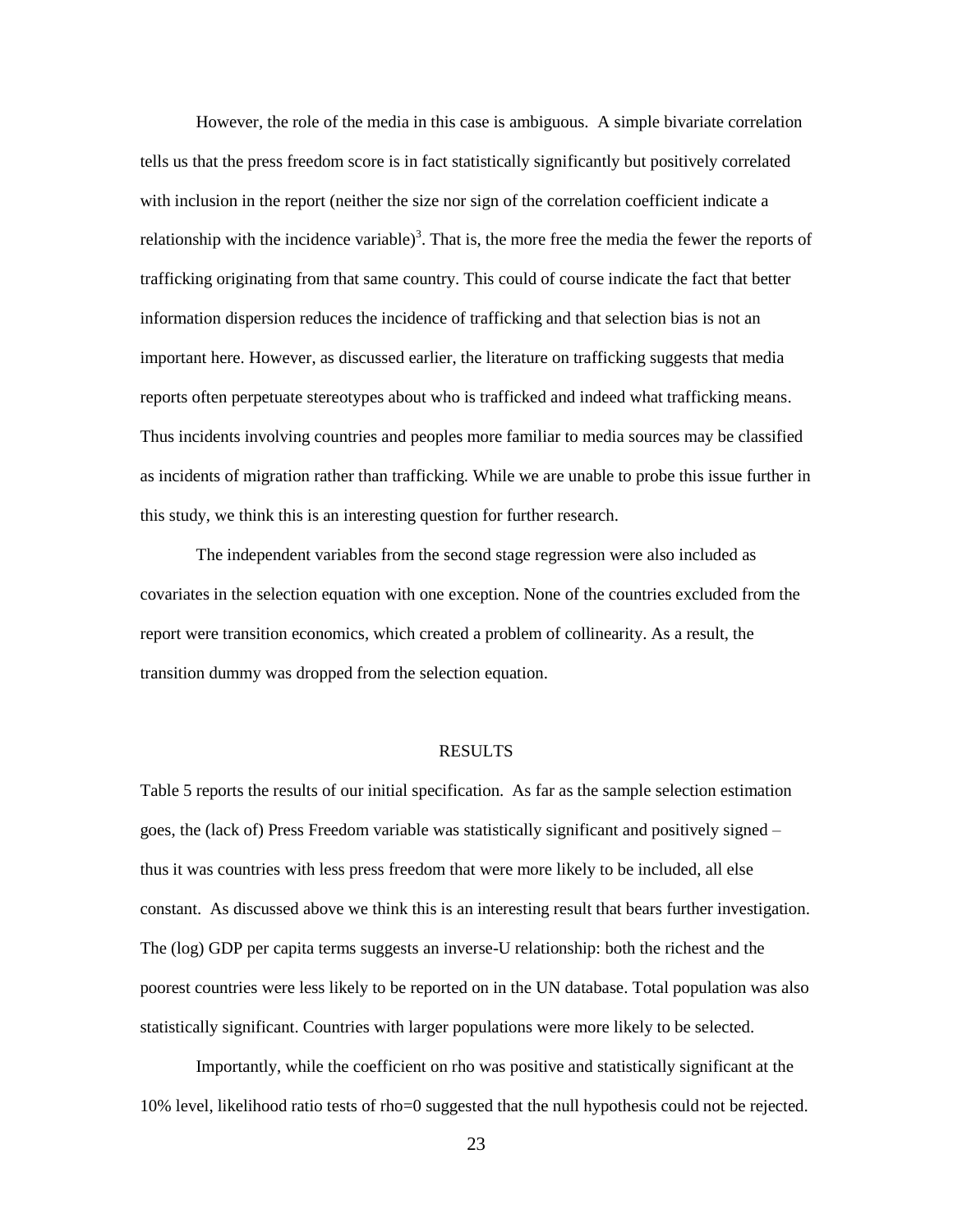This suggests that sample selection bias was not significant in this formulation of the regression equation. As Table 4 shows, the sign and significance of effects without the heckman correction were unchanged and the larger size of the coefficients corresponded with the fact that rho was positively signed<sup>4</sup>.

#### *(insert table 5 about here)*

As expected, the dummy variable for transition economies was highly significant at the 1% level. All else constant, the odds ratio tells us that being a transition economy made a country 19 times more likely to be in the highest trafficking category (relative to the remaining four combined). This variable may be capturing not just the loss of economic and physical security that accompanied transition in many countries but also the demand side effects of racialized notions of beauty and genteelness discussed earlier.

Total population(ln), was also positively and significantly correlated. A one per cent increase in population, all else constant, would make a country 1.6 times more likely move to a higher trafficking category.

The coefficients on the (ln)GDP per capita and (ln)GDP per capita squared terms confirmed an inverse U-shaped relationship between national income and trafficking. The result did suggest that there might be some merit to viewing trafficking and human smuggling or illegal migration as lying along a continuum, rather than as distinct phenomena requiring significantly different institutional responses. As with immigration, the poorest and richest countries are less likely to be sources for trafficking both due to the cost of migration and the forces of demand in the labor 'markets' that the trafficked enter.

The only indicator of gender inequality that was statistically significant was the ratio of female to male income, which was positively correlated with the incidence of trafficking origin. Thus countries with less (urban) labor market gender inequality were actually more likely to be origin points for trafficking. A 1% increase in the female-male income ratio would make it 1.05 times more likely a country was in the highest rather than the four lower categories combined.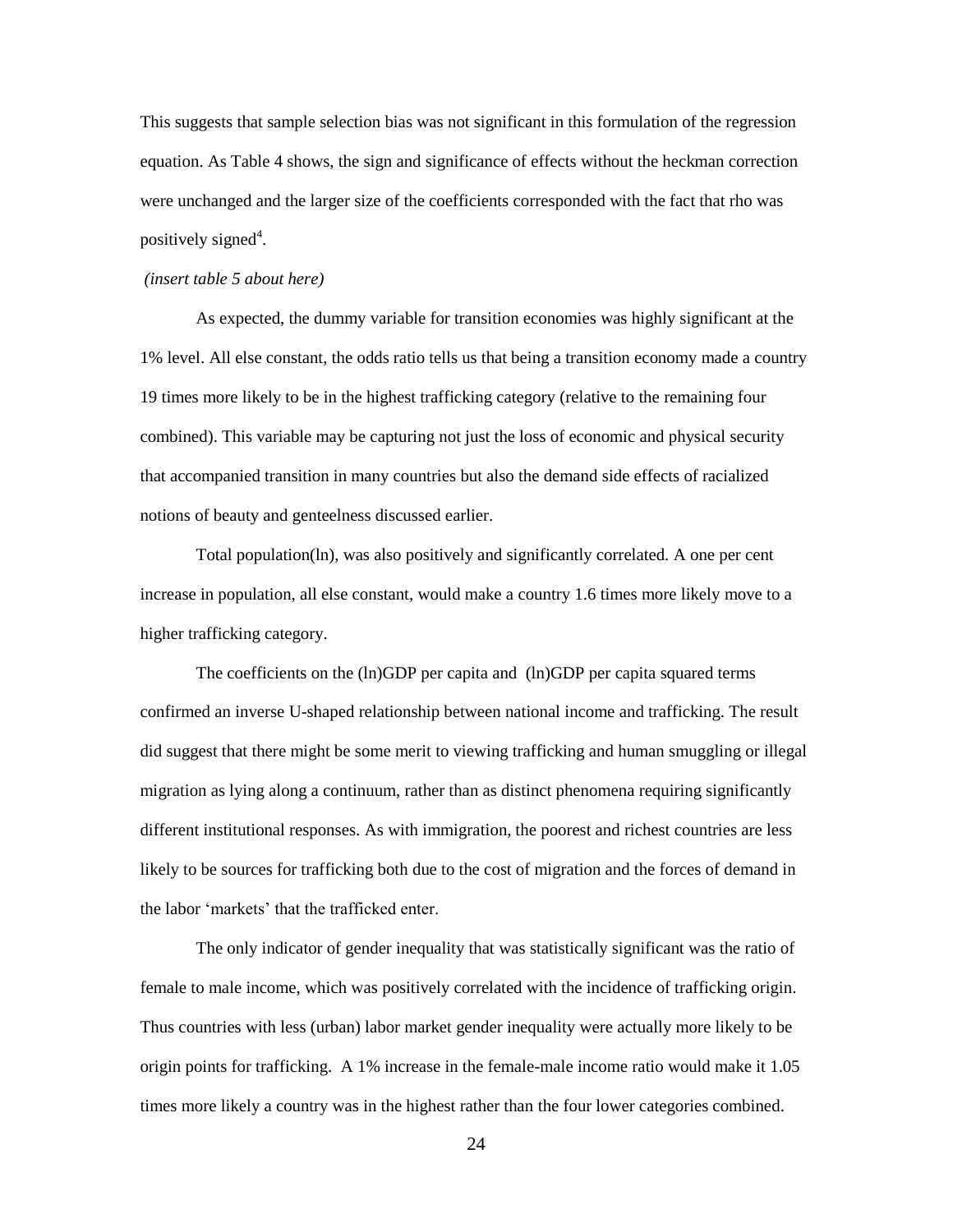Due to the possibility of correlation amongst gender inequality variables, we also ran the same sample selection regression with each measure separately and once again only the female male income ratio was statistically significant. The results of the regression using only the female male income ratio as the metric of gender inequality are reported in Table 6. Other results are available upon request.

#### *(Insert Table 6 about here.)*

We also ran an alternative specification of the complete equation with the inclusion of the headcount ratio, lowering the sample size to 95. Neither the freedom of press nor the region variable was statistically significant and the likelihood ratio test for rho=0 was also insignificant. However, the results for the income terms and the ratio of female to male income were similar to the previous regressions and did not change when the selection equation was dropped. Interestingly, the share of female to male life expectancy was now also statistically significant and, once again, positively related to trafficking origin.

*(insert table 7 about here)*

#### ANALYSIS OF THE RESULTS

These results empirically validate what interviews of trafficking victims have indicated – the majority of such victims are not the poorest of the world's women and men. Instead, both for demand-side and supply-side reasons they tend to be women and men who have perhaps already achieved some measure of economic mobility, but now feel that those gains are threatened within their own countries. The results for the transition dummy suggest the kinds of events that increase the perception and reality of such threats.

As far as gender inequality goes, the more obvious manifestations of patriarchy, lower female literacy and low sex ratios ratios have no impact upon trafficking. The female to male income ratio was, however, positively and significantly correlated with trafficking incidence. Once we controlled for the level of absolute poverty in a country, the female to male life expectancy ratio was also positively and significantly related to trafficking origin. These results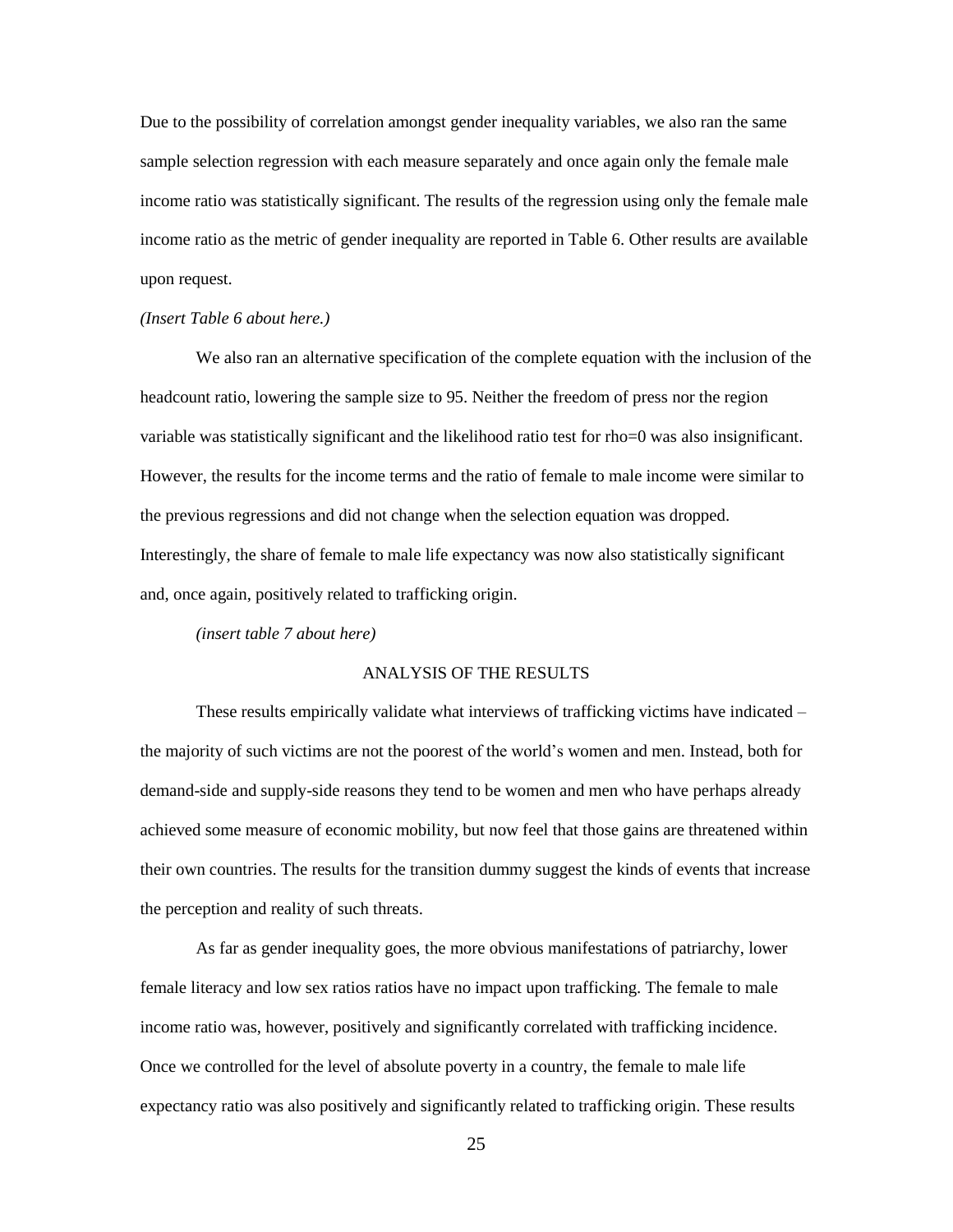bear out micro level studies suggesting that it is in societies permissive enough to allow women to travel alone and be potential economic migrants – indeed to have aspirations to economic mobility – that we are likely to see trafficking originate.

Our results thus validate feminist approaches to trafficking that first, accept the very real desire to move that drives victims of trafficking and second, do not conflate poverty and gender inequality with this desire to move.

# **CONCLUSIONS**

This study is an attempt to empirically evaluate the factors that increase a country's likelihood of being an origin point for inter-country human trafficking. In particular, we ask how and how much economic development and gender inequality matter in shaping patterns of human trafficking and whether these patterns are different from those observed in the literature on illegal migration. While our analysis is constrained by limitations of data we find some interesting results that do appear fairly robust.

Ordinal logit regressions corrected for sample selection bias tell us that trafficking is not more likely in countries with greater gender inequality. This finding reminds us that the problem of human trafficking cannot be reduced to the problem of gender inequality in developing countries. Solutions that shift the focus away from immigration laws in host countries to better education or wages for women in origin countries, for example, do not receive support from our results. While better education and wages for women are important for multiple reasons, our study does not suggest that they are the primary solution to the particular problem of trafficking. The result does of course also remind us of the limits of available cross-country measures of gender inequality which do not yet reflect the feminist emphasis on economic security or social provisioning as an essential component of empowerment.

Our study also finds an inverse U-shaped relationship between the (PPP) income per capita for a country and the incidence of trafficking origin. Research on migration suggests a very similar relationship. Overall it appears that at this macro-level it is difficult to clearly distinguish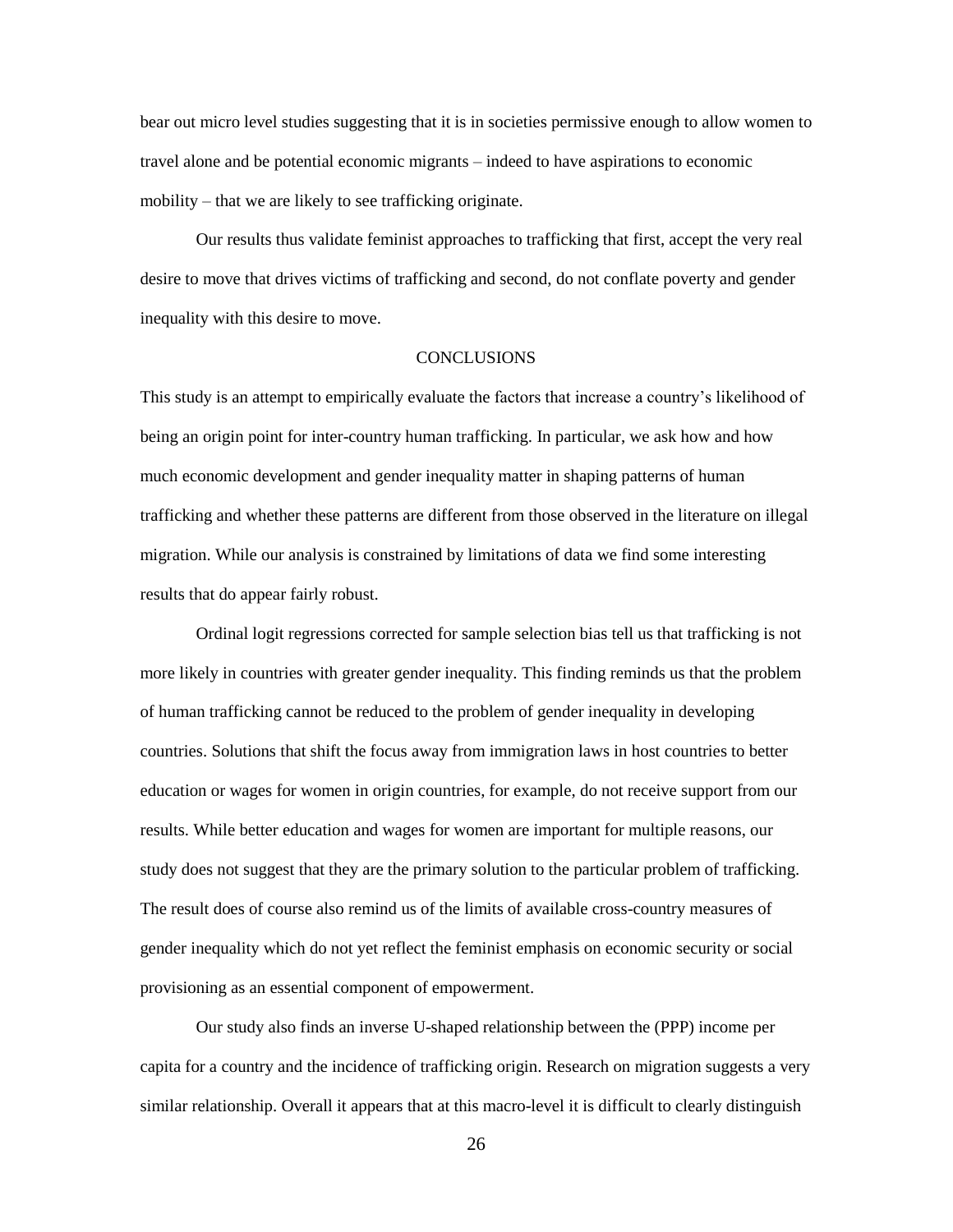between trafficking, even according to the Palermo protocol's own definition, and forms of illegal migration. We thus see merit in the case for addressing both under the umbrella of what could be termed 'trafficking like' practices, to better capture both the immense constraints placed upon the movement of people from the developing world and the resultant ease with which 'voluntary' shades into 'involuntary'. Most of all, a clearer recognition that even these circuits of exploitation exclude those who are worst off may redirect some of the energy and resources devoted to trafficking towards ending the new 'global apartheid' (Sharma 2005) of immigration laws.

# **End notes**

<sup>1</sup>The US department of state does maintain a similar record of trafficking levels in different countries but the UN data is more comprehensive because it incorporates the US official trafficking reports alongside other such official and non official reports.

<sup>2</sup> While Freedom House is largely funded by the US government and thus might be slanted toward the 'official' view, other such rankings (e.g by the Intelligence unit of The Economist) unfortunately also come with possible ideological biases. This particular ranking covers a very wide range of countries, allowing us to maximize the number of observations in our analysis.

 $3$ The correlation between being included and the freedom of press score was 0.49 and significant at the 1% level.

<sup>4</sup>If significant, a positively signed value for 'rho' indicates that the impact of an independent variable that also appears in the selection equation is larger than the coefficient in the outcome equation alone.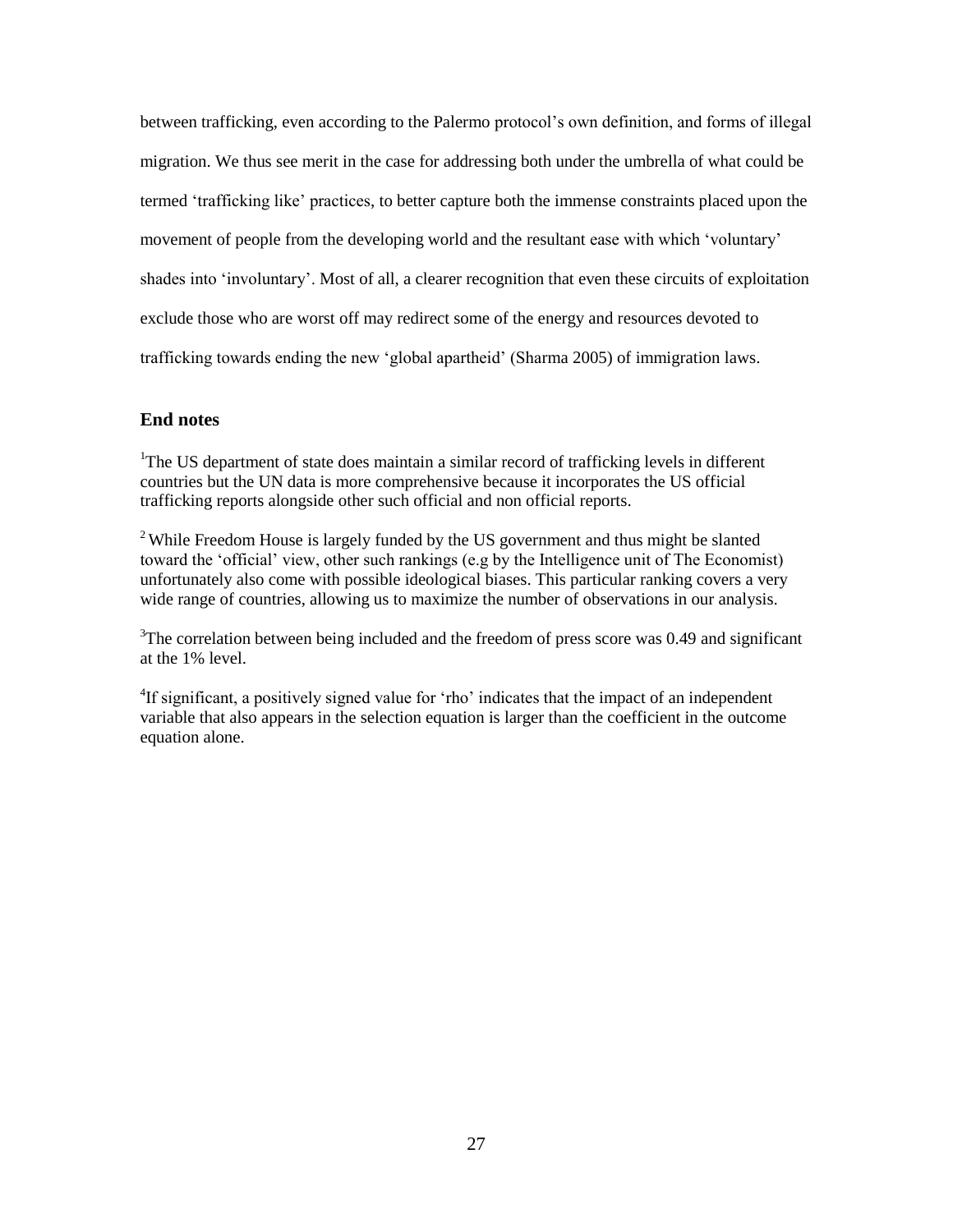# **References**

ActionAid. 2005. Synthesis Report on the Trafficking of Vietnamese Women and Children. ActionAid International, Vietnam.

Amnesty International. 2005. *Russian Federation: Nowhere to turn to – Violence against Women in the Family.* Amnesty International, London. <http://www.amnesty.org/en/library/asset/EUR46/056/2005/en/dom-EUR460562005en.html>

Anderson, Bridget and O'Connell Davidson, Julia.2004. *Trafficking- a Demand Led Problem?*  Save the Children. Ministry of Foreign Affairs. Sweden [http://www.unodc.org/pdf/brazil/trafficking-a%20demand%20led%20problem.pdf.](http://www.unodc.org/pdf/brazil/trafficking-a%20demand%20led%20problem.pdf)

Andrijasevic, Rutvica .2003. "The difference borders make: (Il)legality, migration and trafficking in Italy among eastern European women in prostitution", in Ahmed, Sara, Castañeda, Claudia, Fortier, Anne-Marie and Sheller, Mimi (eds), *Uprootings/Regroundings: Questions of Home and Migration*, Oxford: Berg: 251–72. [http://oro.open.ac.uk/13092/1/chapter\\_11.pdf](http://oro.open.ac.uk/13092/1/chapter_11.pdf)

Andrijasevic, Rutvica. 2007. "Problematizing Trafficking for the Sex Sector: A Case of Eastern European Women in the EU." In: van Walsung, Sarah and Spijkerboer, Thomas eds. Women and Immigration Law: New Variations on Classical Feminist Themes. UK: Glasshouse Press: 86– 103.

Augustin, Laura. 2005. "Migrants in the mistress's house: Other voices in the trafficking debate." *Social Politics: International Studies in Gender, State and Society*, 12(1): 96-117.

Basok Tanya and Nicola Piper. 2011. "Regulation *versus* Rights: Migration of Women and Global Governance Organizations in Latin America and the Caribbean".Paper presented at the Feminist Economics Conference on Gender and Migration, Bilbao Spain, March 11-12, 2011.

Bettio Francesca and Tushar K Nandi. 2009. Evidence on women trafficked for sexual exploitation: a rights based analysis. European Journal of Law and Economics, 29: 15-42.

Derks, Annuska, Roger Henke and Ly Vanna. 2006. *Review of a Decade of Research on Trafficking in Persons*. Cambodia: The Asia Foundation. <http://www.notrafficking.org/content/pdf/taf%20research%20review%20report%202006.pdf>

Dessy Sylvie and Pessage Stephane. 2006. "Some surprising effects of better law enforcement against child trafficking". *Journal of African Development*, 1(1):115-131.

Di Tomasso, Maria, Isilda Shima,Steinar Strom and Francesca Bettio. 2009. As bad as it gets: Well being deprivation of sexually exploited trafficked women. *European Journal of Political Economy*, 25(2009): 143-162.

Doezema Jo. 2002. "Who gets to choose: Coercion, consent and the UN Trafficking Protocol." *Gender and Development*, 10(1): 20-27.

Donato KM, D Gabaccia, J Holdaway, M Manalansan, P Pessar. 2006. "A glass half-full? Gender in migration studies." *International Migration Review*, 40(1): 3-26.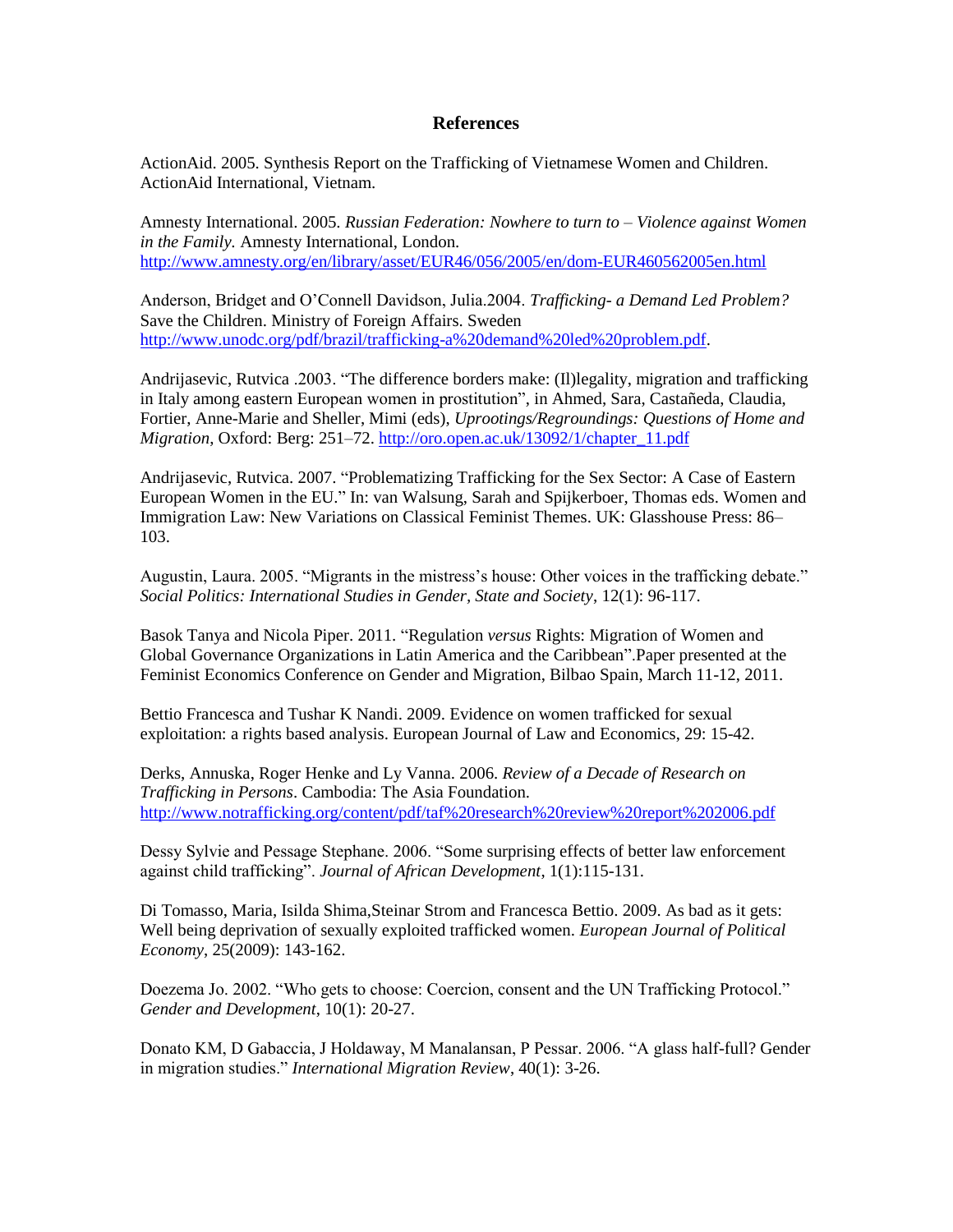Ehrenreich, Barbara and Arlie Russell Hochschild. 2003. "Introduction" in Ehrenreich, Barbara and Arlie Russell Hochschild, eds. 2003. *Global Woman: Nannies, Maids, and Sex Workers in the New Economy*. New York: Metropolitan Books: 1-14.

Faye, Michael, John W McArthur, Jeffrey Sachs and Thomas Snow. 2004. "The Challenges Facing Landlocked Developing Countries", *Journal of Human Development. ,*5(1): 31-68.

Freeman, Richard.2006. "People Flows in Globalization." *Journal of Economic Perspectives.* 20  $(2):145-70.$ 

Ghosh Jayati. 2009. "Migration and gender empowerment: recent trends and emerging issues." *Human Development Reports Research Paper 2009/04*. United Nations Development Programme, April 2009.

Greene, Willam.2002. *Econometric Analysis*. Fifth Edition. New York: Prentice Hall.

Hatton, Timothy J. and Jeffrey G. Williamson. 2003. "What Fundamentals Drive World Migration?" *WIDER Discussion paper*, no. 2003/23. United Nations University.

Hausner, Sondra. 2005. The Movement of Women: Migration, Trafficking and Prostitution in the Context of Nepal's Armed Conflict. Kathmandu: Save the Children, USA.

Heyzer, Noeleen. 2002. *Combating Trafficking in Women and Children: A Gender and Human Rights Framework.* Plenary Address: The Human Rights Challenges of Globalization.

Hughes, Donna M. 2000. "The "Natasha" Trade: The Transnational Shadow Market of Trafficking in Women." *Journal of International Affairs*, 53(2): 625-651.

Hughes, Donna and Janice Raymond. 2001. Sex Trafficking of Women in the United States. International and Domestic Trends. Coalition Against Trafficking in Women.

International Labor Organization(ILO). 2004. *Towards a Fair Deal for Migrant Workers in the Global Economy, Report VI.* International Labor Conference,  $92<sup>nd</sup>$  session. Geneva: ILO.

Jakobsson Niklas and Andreas Kotsadam. 2010. "The Law and Economics of International Sex Slavery: Prostitution laws and Trafficking for Sexual Exploitation". University of Gothenburg Working Papers in Economics, No. 458. Sweden: University of Gotheburg.

Jordan, Ann. 2002. "Human rights or wrongs? The struggle for a rights-based response to trafficking in human beings." *Gender and Development.* 10(1):

Kandiyoti, Deniz. 1999. "Islam and Patriarchy: A Comparative Perspective". In Sharlene Hesse-Biber, Christina Gilmartin and Robin Lydenberg eds. *Feminist Approaches to Theory and Methodology*, pp 219-235. New York: Oxford University Press.

Kaufmann, Daniel, Kraay, Aart and Mastruzzi, Massimo. 2010. "The Worldwide Governance Indicators: Methodology and Analytical Issues ".*World Bank Policy Research Working Paper No. 5430*. Available at SSRN:<http://ssrn.com/abstract=1682130>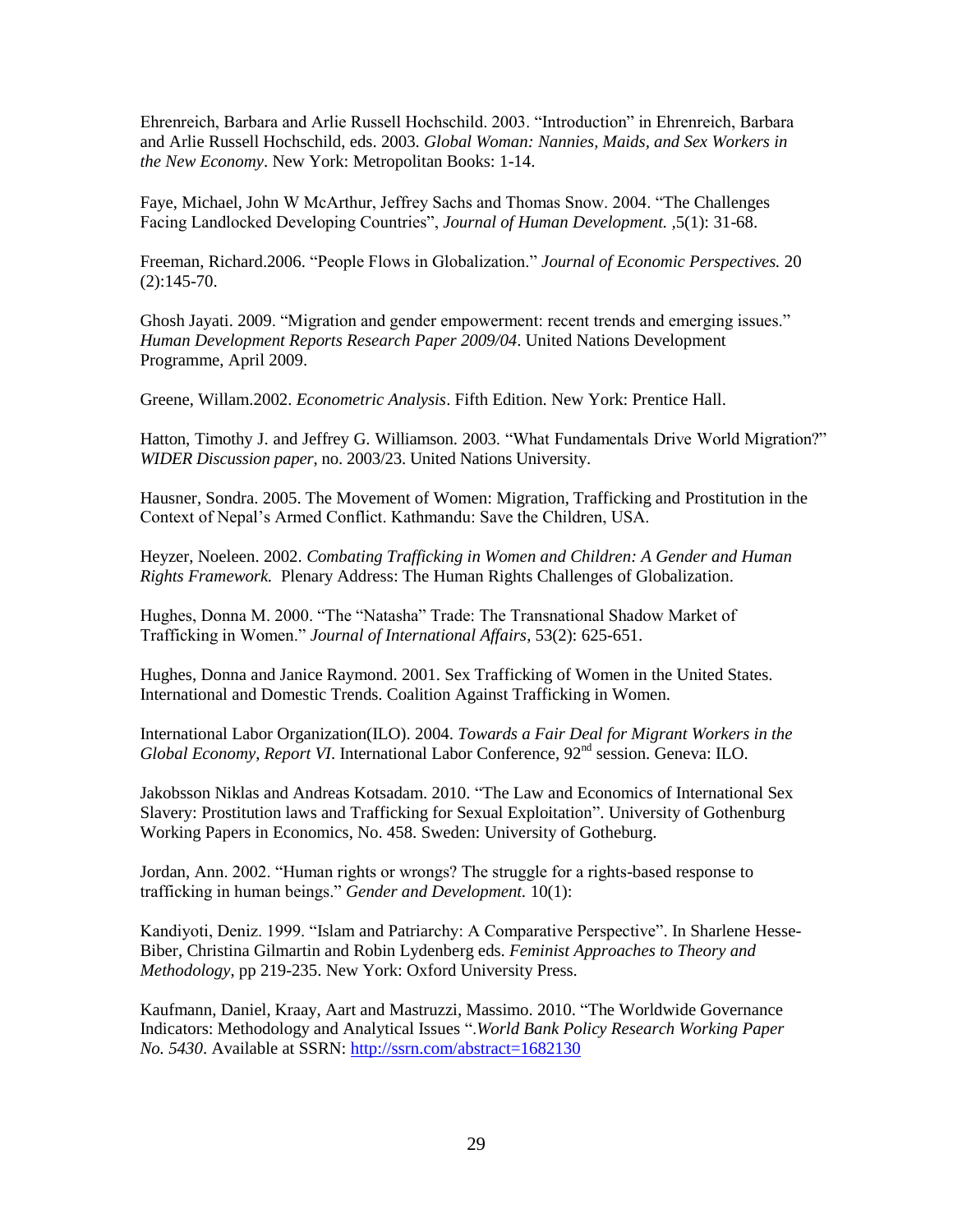Kelly, Liz. 2002. "Journeys of Jeopardy: A Review of Research on Trafficking in Women and Children in Europe." *IOM Migration Research Series*, No.11. Geneva: International Organization for Migration.

Kelly, Liz. 2005. "You can find anything you want: A critical reflection on research on trafficking in persons within and to Europe". *International Migration 43(1-2):* 235-265.

Kempadoo Kamala. 2005. "Introduction. From Moral Panic to Global Justice: Changing Perspectives on Trafficking." In K Kempadoo (ed.): *Trafficking and Prostitution Reconsidered: New Perspectives on Migration, Sex Work, and Human Rights*. Boulder, London: Paradigm Publishers: vii-xxxiv.

Klasen, Stephen. 2006. "UNDP's Gender-related Measures: Some Conceptual Problems and Possible Solutions". *Journal of Human Development,* 7( 2): 243-274.

Laczko, Frank. 2005. "Data and Research on Human Trafficking." *International Migration 43(1- 2):* 5-16.

Miriam, Kathy. 2005. "Stopping the Traffic in Women: Power, Agency and Abolition in Feminist Debates over Sex-Trafficking." *Journal of Social Philosophy*, 36 (1): 1–17.

Miranda, Alfonso & Sophia Rabe-Hesketh. 2005. "Maximum Likelihood Estimation of Endogenous Switching And Sample Selection Models for Binary, Count, And Ordinal Variables," *[Keele Economics Research Papers](http://ideas.repec.org/s/kee/kerpuk.html)* KERP 2005/14, Centre for Economic Research, Keele University

Orlova, A. 2004. From Social Dislocation to Human Trafficking. *Problems of Post-Communism*, Nov/Dec 2004.

Peréz, Marta. 2011. "Emergency Frames: Migration, Gender Violence, and Humanitarianism in Spain". Paper presented at the Feminist Economics Conference on Gender and Migration, Bilbao Spain, March 11-12, 2011.

Power, Marilyn. "Social Provisioning as a Starting Point for Feminist Economics" *Feminist Economics,* 10(3): 3-19.

Parrenas, Rhacel S. 2001. *Servants of Globalization: Women, Migration, and Domestic Work*. Stanford, CA: Stanford University Press.

Piper, Nicola. 2005a. "A problem by a different name? A review of research on trafficking in South East Asia and Oceania". *International Migration 43(1-2):* 203-233.

Piper, Nicola. 2005b. Gender and Migration. Paper prepared for the policy analysis and research programe of the global commission on international migration, September 2005.

Salt, J. and J. Stein. 1997. Migration as a business: the case of trafficking*. International Migration*, 35(4): 467-94

Salt, John. 2000. Trafficking and Human Smuggling: A European Perspective. *International Migration,* 2000(1):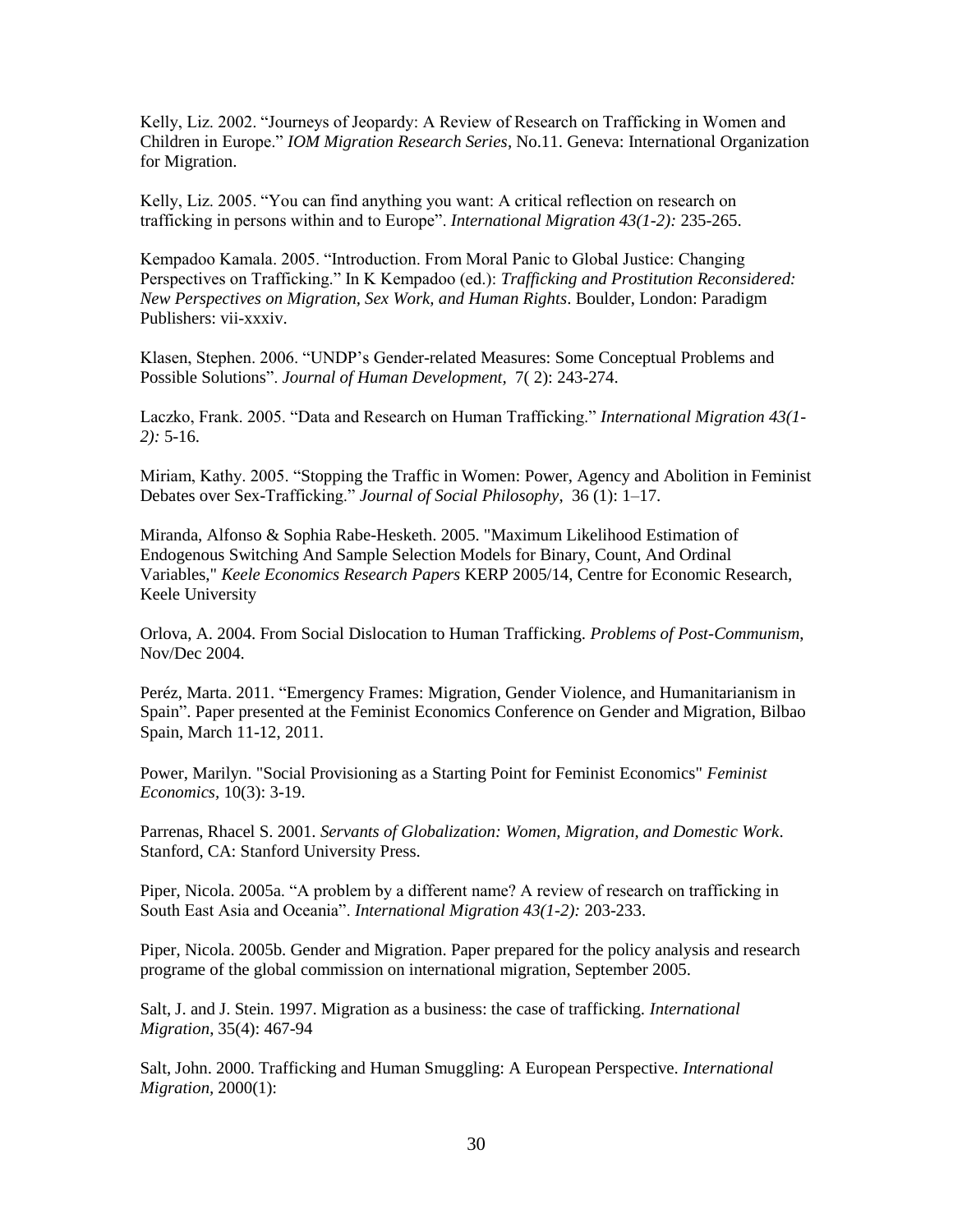Sassen Saskia. 2002. "Global cities and survival circuits." in B. Ehrenreich and A Hochschild (eds). *Global woman: nannies maids and sex workers in the new economy*. New York: Henry Holt: 254-274.

Sharma, Nandita. 2005. Anti-Trafficking Rhetoric and the Making of a Global Apartheid. *National Women's Studies Association Journal*, 17(3): 88-111.

Stolz, Barbara Ann. 2007. "Interpreting the US human trafficking debate through the lens of symbolic politics". *Law and Policy*, 29(3): 311-338.

Travnickova, Ivana. 2004. *Trafficking in Women: The Czech Republic Perspective. Institute for Criminology and Social Prevention. (IKSP)* UNODC/UNICRI. Prague. [http://www.ok.cz/iksp/docs/305.pdf.](http://www.ok.cz/iksp/docs/305.pdf)

Tamura, Yuji. 2010. Human Traffickers as Lemons in the Smuggling Market*. IIIS Discussion*  Paper No. 207. Available at SSRN:<http://ssrn.com/abstract=964011>

United Nations Development Program (UNDP). 2009. Human Development Report(HDR) 2009. Overcoming barriers: Human mobility and development. New York: Palgrave Macmillan.

UNODC. 2006. *Trafficking in Persons: Global Patterns.* United Nations Office on Crime and Drugs (UNODC). [http://www.unodc.org/documents/human-trafficking/HT-globalpatterns-en.pdf.](http://www.unodc.org/documents/human-trafficking/HT-globalpatterns-en.pdf)

US Dept of State (USDOS). 2007. *Victims of Trafficking and Violence Protection Act of 2000. Trafficking in Persons Report.* United States Department of State. [http://www.state.gov/g/tip/rls/tiprpt/2007.](http://www.state.gov/g/tip/rls/tiprpt/2007)

Van Liemt, G. 2004. *Human Trafficking in Europe: An Economic Perspective.* Working Paper 31, Infocus Program on Promoting the Declaration on Fundamental Principles and Rights at Work.